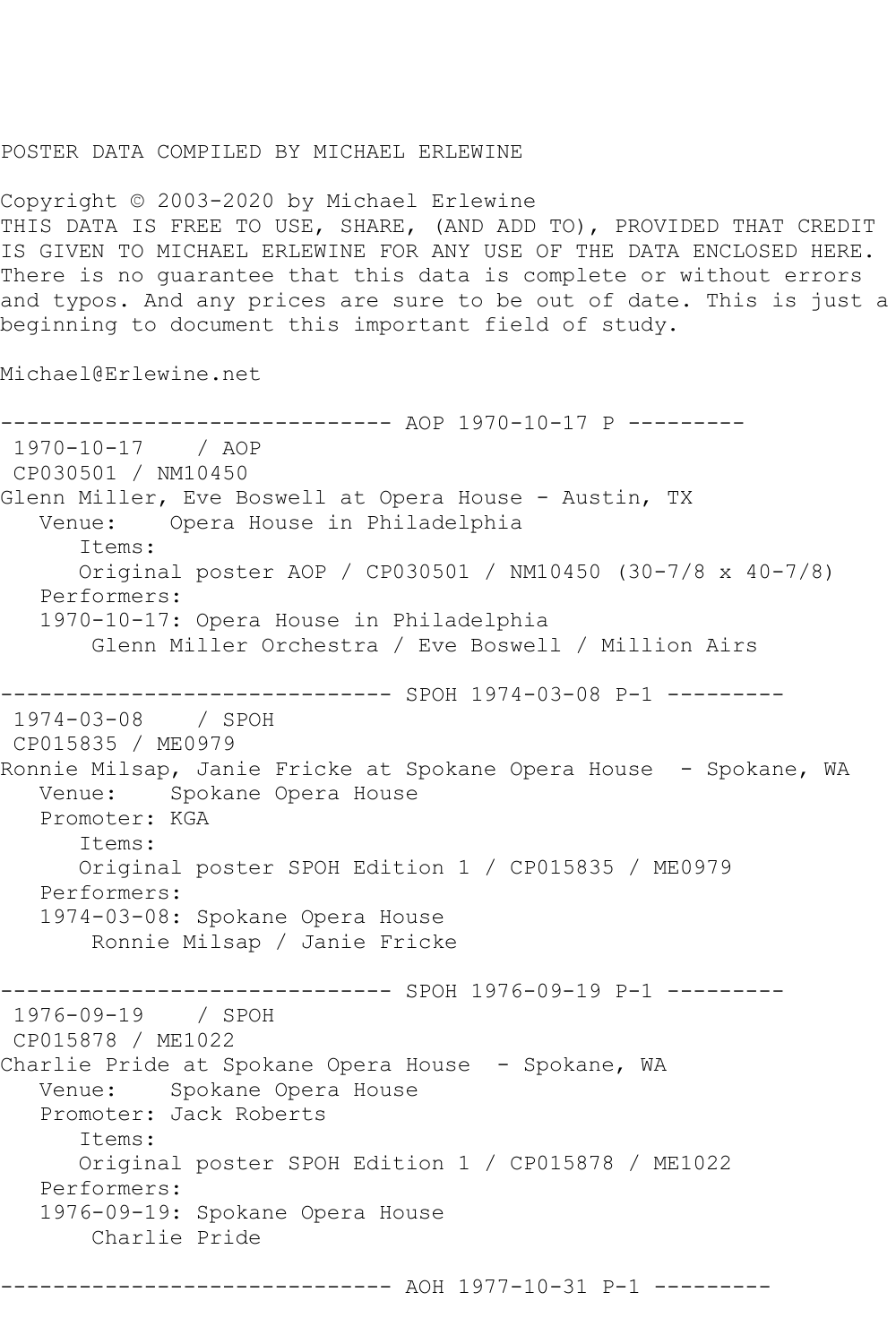1977-10-31 / AOH CP004353 / CD04799 Kinky Friedman, Lost Gonzo Band at Austin Opera House - Austin, TX Event: Invasion of the Killer Jews Event: Halloween Artist: Micael Priest Venue: Austin Opera House Items: Original poster AOH Edition 1 / CP004353 / CD04799 (11 x 17) Performers: 1977-10-31: Austin Opera House Kinky Friedman / Lost Gonzo Band / Paul Ray ------------------------------ 1977-11-24 P --------- 1977-11-24 / Taj Mahal at Austin Opera House - Austin, TX Artist: Danny Garrett Venue: Austin Opera House Items: Original poster / Performers: 1977-11-24: Austin Opera House Taj Mahal ------------------------------ AOH 1977-11-26 ® --------- 1977-11-26 / AOH Bonnie Raitt, Muddy Waters at Austin Opera House - Austin, TX Artist: Danny Garrett Venue: Austin Opera House Items: AOH / Performers: 1977-11-26: Austin Opera House Bonnie Raitt / Muddy Waters ------------------------------ 1978-02-19 P --------- 1978-02-19 / Ozark Mountain Daredevils, North Buffalo Stampede at Austin Opera House - Austin, TX Artist: Danny Garrett Venue: Austin Opera House Items: Original poster / Performers: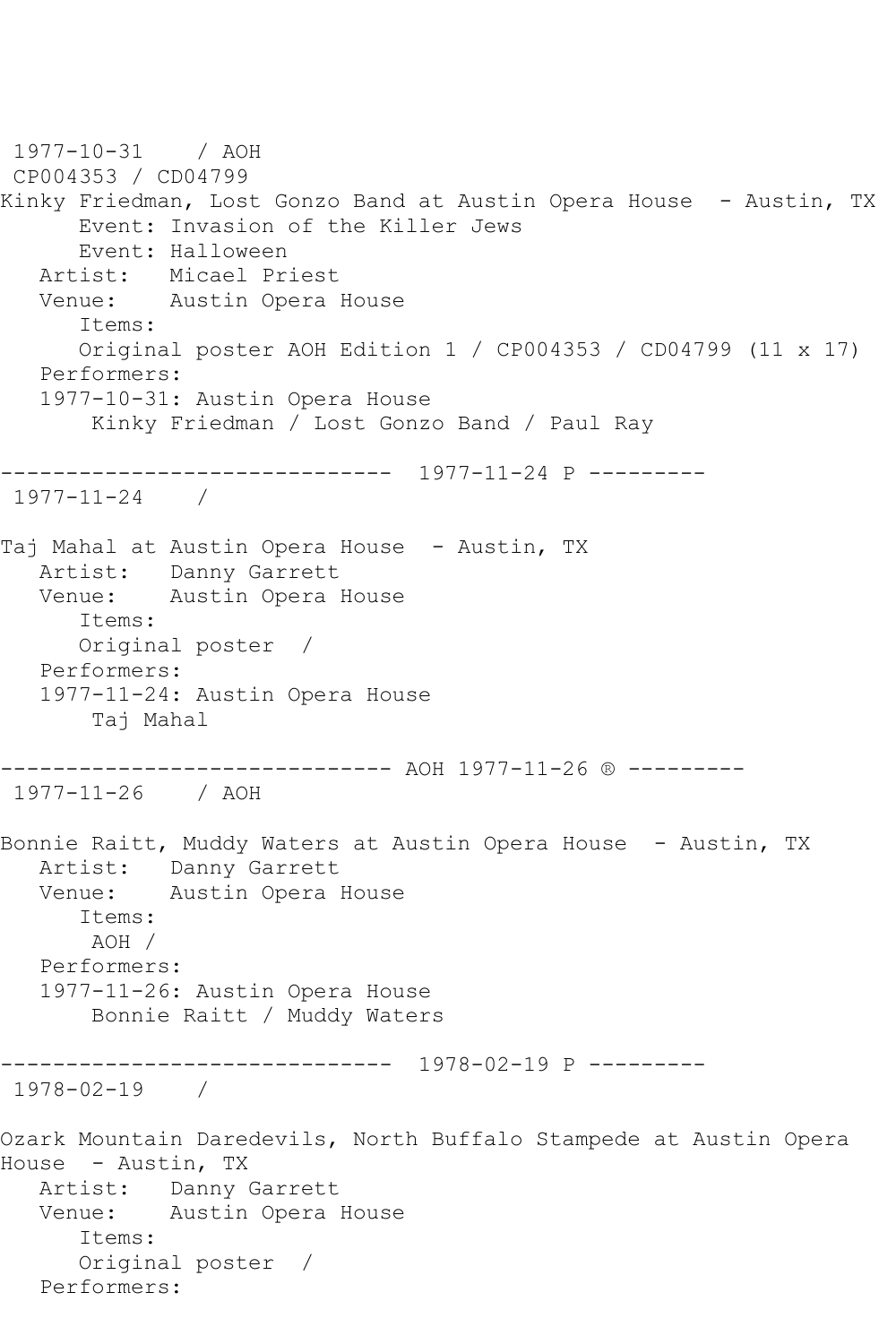1978-02-19: Austin Opera House Ozark Mountain Daredevils / North Buffalo Stampede ------------------------------ AOH 1978-03-02 ® --------- 1978-03-02 / AOH Crystal Gayle at Austin Opera House - Austin, TX Artist: Danny Garrett Venue: Austin Opera House Items: AOH / Performers: 1978-03-02: Austin Opera House Crystal Gayle ------------------------------ SCS 1978-03-02 P --------- 1978-03-02 / SCS CP045144 / CP045144 Ray Wylie Hubbard Band, Cooder Browne at Austin Opry House Private Notes: Texas P-1 \* Artist: Kerry Awn (Kerry Fitzgerald) Venue: Austin Opera House Items: Original poster SCS / CP045144 / CP045144 Performers: 1978-03-02: Austin Opera House Ray Wylie Hubbard / Cooder Browne ------------------------------ AOH 1978-04-08 ® --------- 1978-04-08 / AOH Jerry Jeff Walker at Austin Opera House - Austin, TX Artist: Danny Garrett Venue: Austin Opera House Items: AOH / Performers: 1978-04-08: Austin Opera House Jerry Jeff Walker ------------------------------ AOH-4.174 1978-04-28 P-1 --------- 1978-04-28 / AOH 4.174 CP000008 / 0008 Wild Tchoupitoulas, Neville Brothers at Austin Opera House -Austin, TX Notes: This item appears in the Art of Rock book, plate no. 4.174 Artist: Wilkins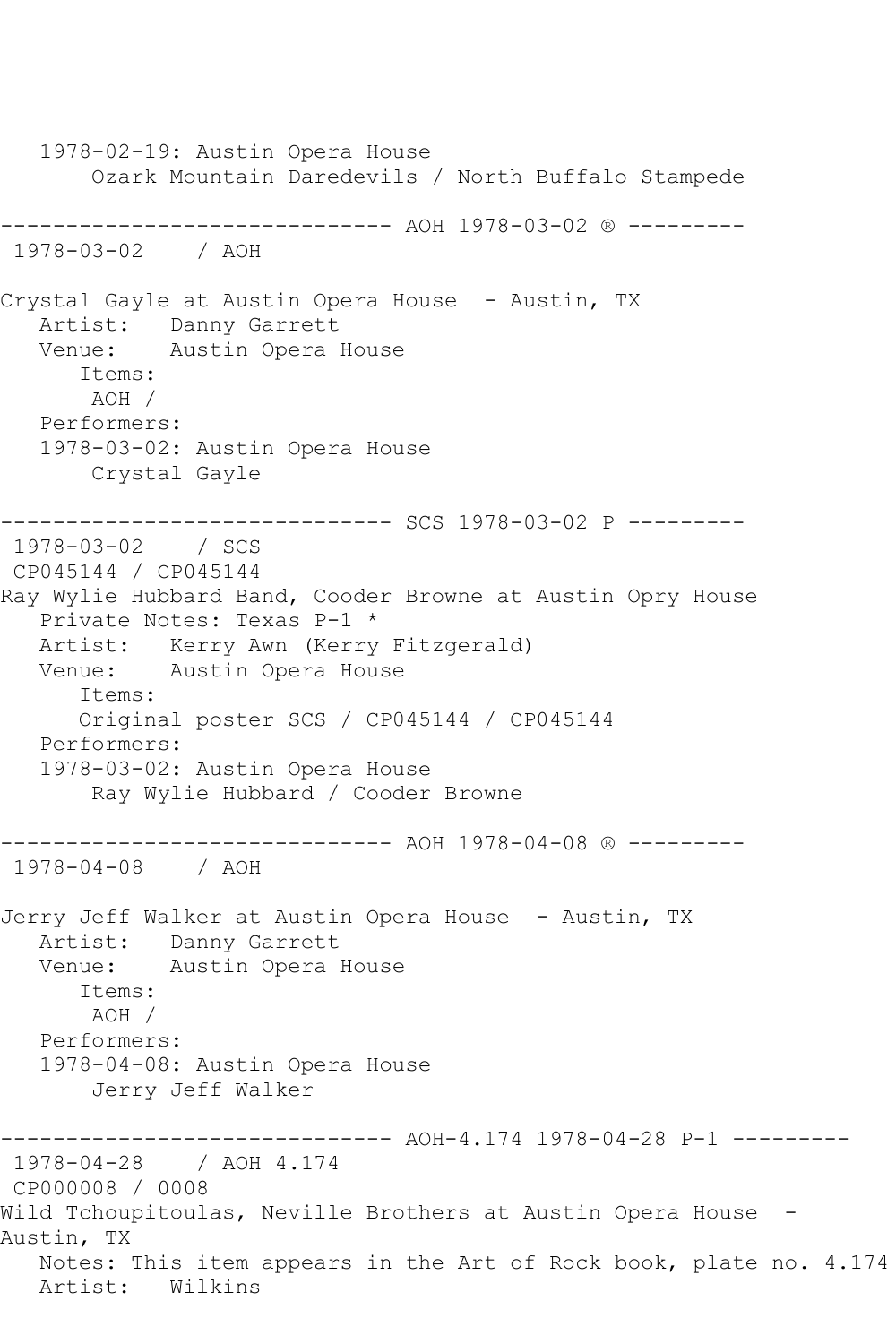Venue: Austin Opera House Promoter: Book: Art of Rock Items: Original poster AOH-4.174 Edition 1 / CP000008 / 0008 (11-1/2  $x 17-1/2$  AORPlate: 4.174 Performers: 1978-04-28: Austin Opera House Wild Tchoupitoulas / Neville Brothers / Texoid ------------------------------ AOH 1978-08-30 P-1 --------- 1978-08-30 / AOH CP009652 / CS04397 Jesse Winchester at Austin Opera House - Austin, TX Artist: Danny Garrett Venue: Austin Opera House Items: Original poster AOH Edition 1 / CP009652 / CS04397 Performers: 1978-08-30: Austin Opera House Jesse Winchester ------------------------------ AOH 1978-12-28 P --------- 1978-12-28 / AOH CP004616 / CD05919 Jerry Jeff Walker at Austin Opera House - Austin, TX<br>Venue: Austin Opera House Austin Opera House Items: Original poster AOH / CP004616 / CD05919 Performers: 1978-12-28: Austin Opera House Jerry Jeff Walker ------------------------------ 1979-03-02 P --------- 1979-03-02 / Ray Wylie Hubbard, Cooder Browne at Austin Opera House - Austin, TX Artist: Danny Garrett Venue: Austin Opera House Items: Original poster / Performers: 1979-03-02: Austin Opera House Ray Wylie Hubbard / Cooder Browne ------------------------------ 1979-07-12 P --------- 1979-07-12 /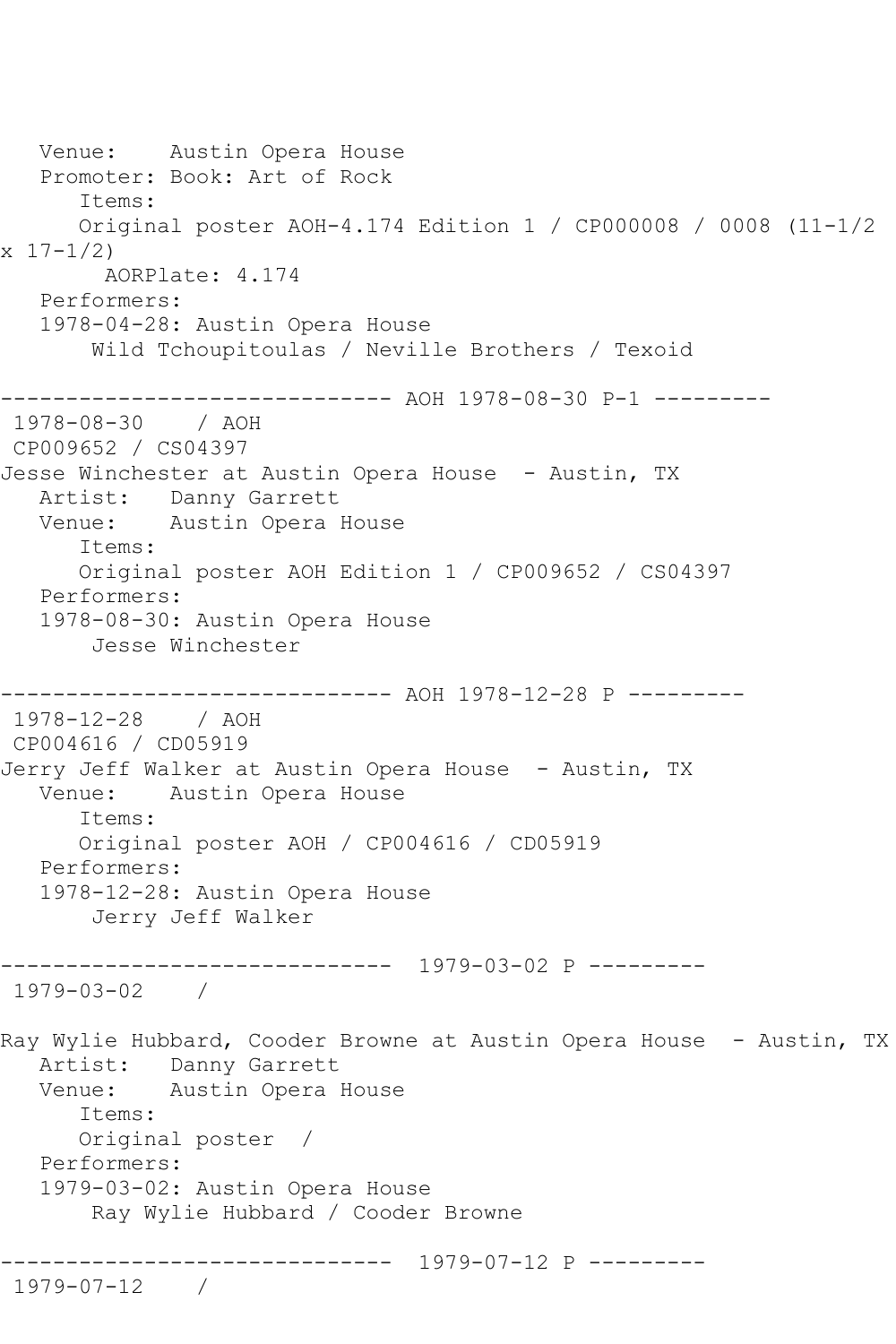CP701626 / CP701626 Patti Smith at Austin Opera House - Austin, TX Notes: This item appears in the book 'The Art of Modern Rock' as AMR #  $022.4$ <br>Artist: Rick Turner Venue: Austin Opera House Items: Original poster / CP701626 / CP701626 (11 x 17) Performers: 1979-07-12: Austin Opera House Patti Smith ------------------------------ AOH 1979-12-02 ® --------- 1979-12-02 / AOH Willie Nelson at Austin Opera House - Austin, TX Artist: Danny Garrett Venue: Austin Opera House Items: AOH / Performers: 1979-12-02: Austin Opera House Willie Nelson ------------------------------ AOH 1981-12-31 P-1 --------- 1981-12-31 / AOH CP009003 / CP05876 Joe Ely, Esther's Follies at Austin Opera House - Austin, TX Private Notes: Texas P-1 \* Artist: Guy Juke (De White) Venue: Austin Opera House Items: Original poster AOH Edition 1 / CP009003 / CP05876 Performers: 1981-12-31: Austin Opera House Joe Ely / Esther's Follies / Uranium Savages ------------------------------ AOH 1982-12-31 P --------- 1982-12-31 / AOH CP004574 / CD05835 Joe Ely at Austin Opera House - Austin, TX Artist: Guy Juke (De White) Venue: Austin Opera House Items: Original poster AOH / CP004574 / CD05835 Performers: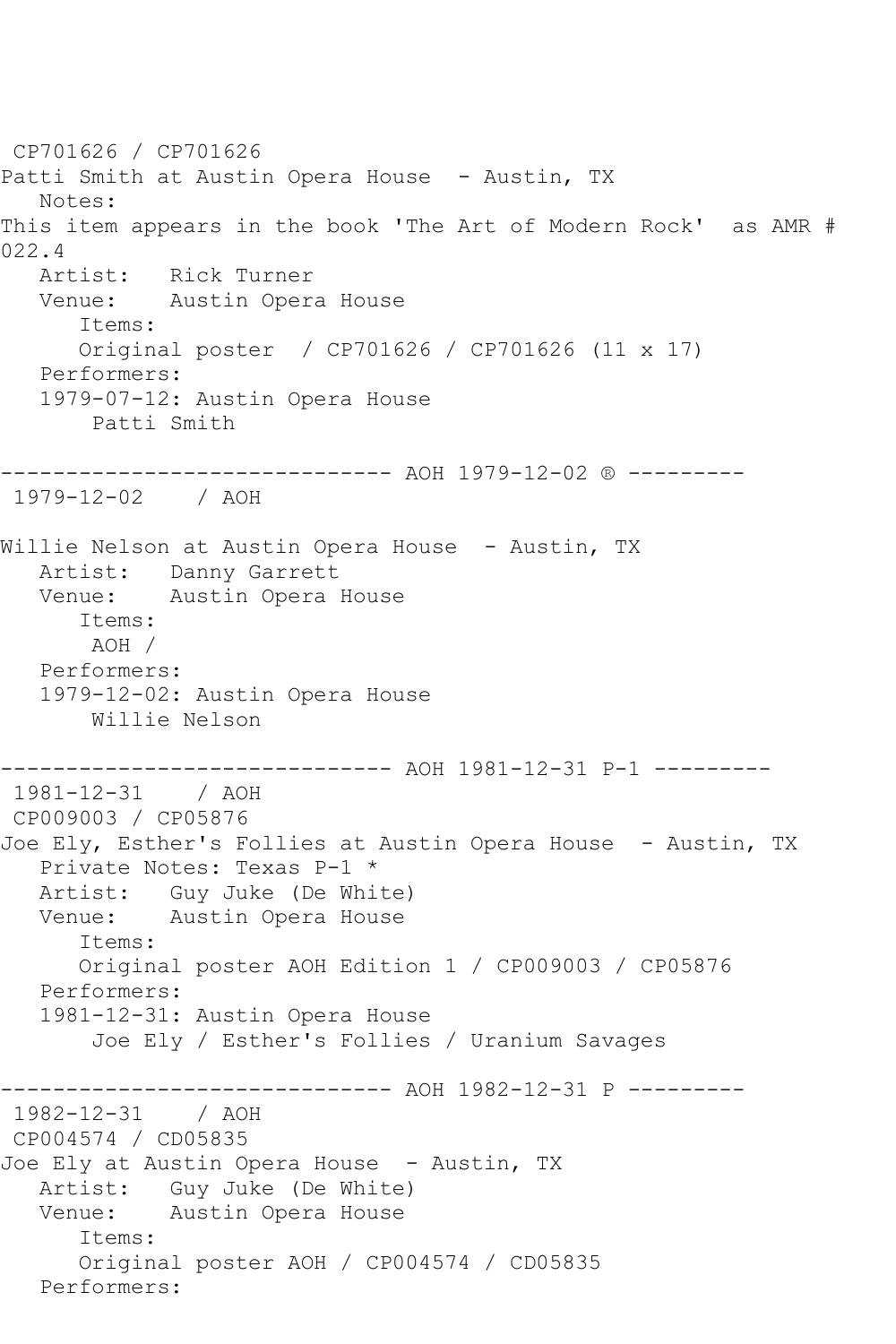1982-12-31: Austin Opera House Joe Ely ------------------------------ 1983-01-28 P-1 --------- 1983-01-28 / CP020249 / XK19830128 Chris Duarte, Gary Primich at Stafford Opera House<br>Venue: Stafford Opera House Stafford Opera House Items: Original poster Edition 1 / CP020249 / XK19830128 / NONE / XK1983012 Performers: 1983-01-28: Stafford Opera House Chris Duarte / Gary Primich / Leo Kottke / Jimmie Dale Gillmore ------------------------------ AOH 1983-03-08 P-1 --------- 1983-03-08 / AOH CP004319 / CD04765 Fabulous Thunderbirds, Angela Strehli at Austin Opera House - Austin, TX Event: Austin Chronicle Music Poll Awards 1983 Venue: Austin Opera House Items: Original poster AOH Edition 1 / CP004319 / CD04765 Performers: 1983-03-08: Austin Opera House Fabulous Thunderbirds / Angela Strehli / Leroi Brothers / Big Boys ------------------------------ AOP-5.164 1983-05-15 P-1 --------- 1983-05-15 / AOP 5.164 CP002066 / 2054 Bow Wow Wow, Chinanine at Opera House - Austin, TX Notes: Art Maggots (Sabal, Carbonee, & Blackwood) This item appears in the Art of Rock book, plate no. 5.164 Artist: Paul Sabal Venue: Opera House in Philadelphia Promoter: Book: Art of Rock Items: Original poster AOP-5.164 Edition 1 / CP002066 / 2054 AORPlate: 5.164 Performers: 1983-05-15: Opera House in Philadelphia Bow Wow Wow / Chinanine ------------------------------ AOH 1983-11-18 P-1 ---------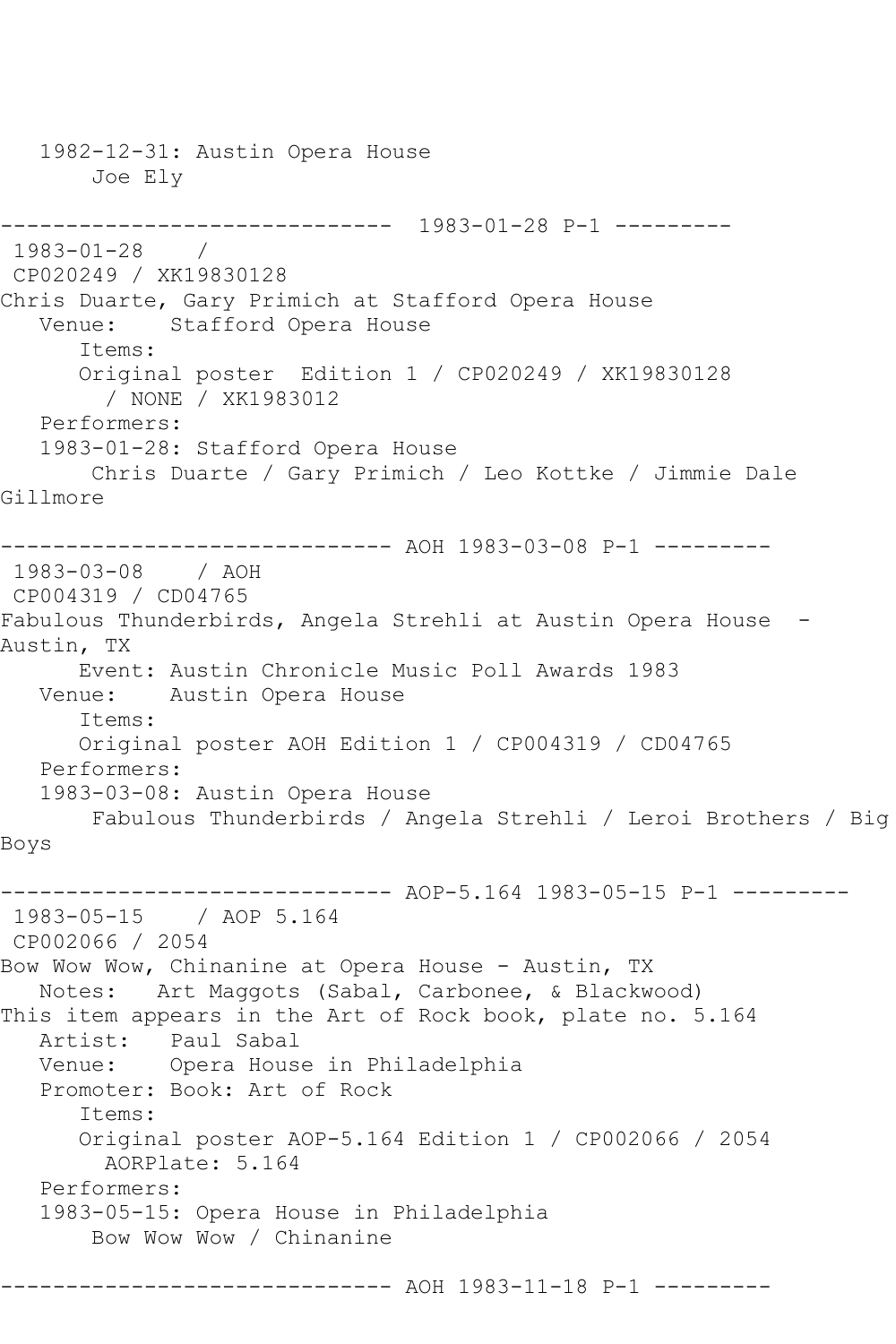1983-11-18 / AOH CP004486 / CD05725 Kris Kristofferson at Austin Opera House - Austin, TX Artist: Danny Garrett<br>Venue: Austin Opera Austin Opera House Items: Original poster AOH Edition 1 / CP004486 / CD05725 Performers: 1983-11-18: Austin Opera House Kris Kristofferson ------------------------------ AOH 1984-04-28 P-1 --------- 1984-04-28 / AOH CP010296 / CS05705 Bonnie Raitt, Richard Thompson at Austin Opera House - Austin, TX Artist: Sam Yeates Venue: Austin Opera House Promoter: Roadstar Production Items: Original poster AOH Edition 1 / CP010296 / CS05705 Performers: 1984-04-28: Austin Opera House Bonnie Raitt / Richard Thompson ------------------------------ 1984-06-08 P --------- 1984-06-08 / CP061446 / CP061446 Cramps at Austin Opera House [Austin, TX] Artist: Jagmo (Nels Jacobson) Venue: Austin Opera House Items: Original poster / CP061446 / CP061446 (11 x 17) Performers: 1984-06-08: Austin Opera House Cramps ------------------------------ AOH 1984-08-10 P-1 --------- 1984-08-10 / AOH CP020273 / XK19840810 Tubes, Cramps at Austin Opera House - Austin, TX Venue: Austin Opera House Items: Original poster AOH Edition 1 / CP020273 / XK19840810 AOH / NONE / XK1984081 Performers: 1984-08-10: Austin Opera House Tubes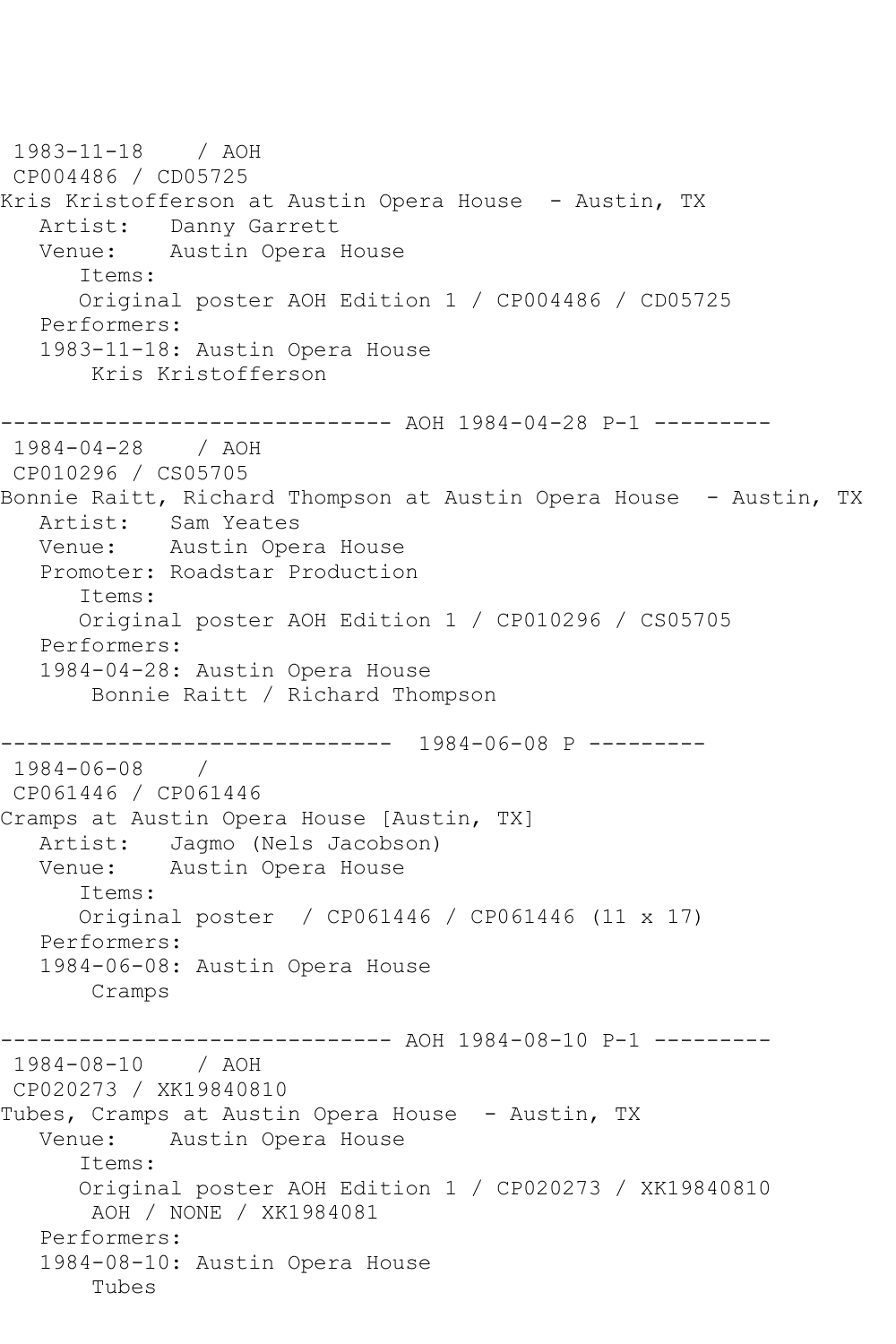1984-12-09: Cramps ------------------------------ AOH 1984-11-14 P --------- 1984-11-14 / AOH CP004530 / CD05791 Gary P. Nunn at Austin Opera House - Austin, TX Venue: Austin Opera House Items: Original poster AOH / CP004530 / CD05791 Performers: 1984-11-14: Austin Opera House Gary P. Nunn ------------------------------ AOH 1984-12-31 P --------- 1984-12-31 / AOH CP004529 / CD05790 Joe Ely at Austin Opera House - Austin, TX Artist: Guy Juke (De White) Venue: Austin Opera House Items: Original poster AOH / CP004529 / CD05790 Performers: 1984-12-31: Austin Opera House Joe Ely ------------------------------ AOH 1985-03-16 P --------- 1985-03-16 / AOH CP004650 / CD05953 Lou Ann Barton, Supernatural Family Band at Austin Opera House -Austin, TX Event: 1984-1985 Austin Chronicle Music Awards Venue: Austin Opera House Items: Original poster AOH / CP004650 / CD05953 Performers: 1985-03-16: Austin Opera House Lou Ann Barton / Supernatural Family Band ------------------------------ AOH 1985-10-04 P-1 --------- 1985-10-04 / AOH CP009474 / CS04219 Steel Pulse, Killer Bees at Austin Opera House - Austin, TX Notes: 8.5x11 color handbills with a similar graphic were printed for a 1988-09-27 Artist: Jagmo (Nels Jacobson) Venue: Austin Opera House Items: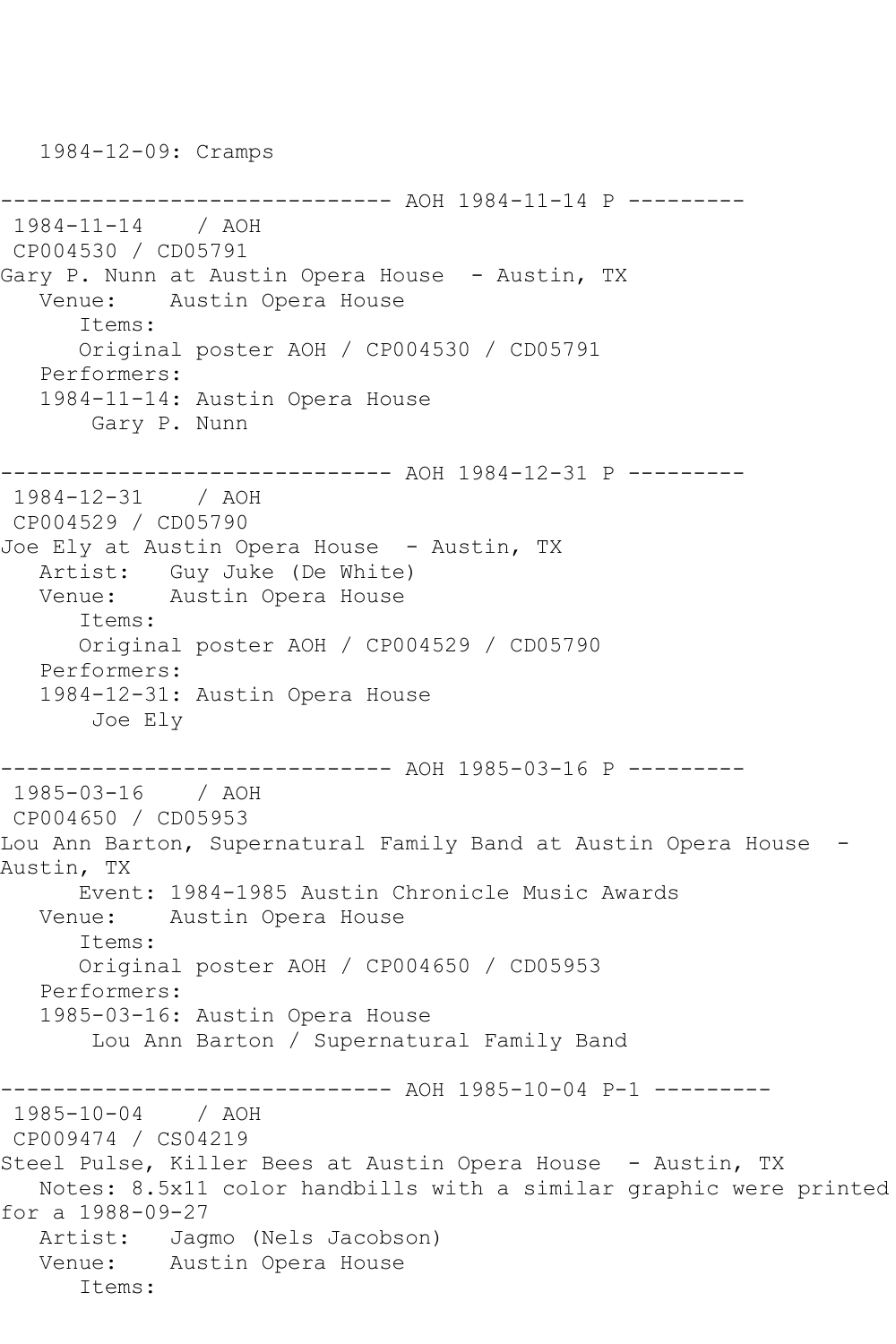Original poster AOH Edition 1 / CP009474 / CS04219 (11 x 17) Performers: 1985-10-04: Austin Opera House Steel Pulse / Killer Bees ------------ AOP 1985-10-22 P ---------1985-10-22 / AOP CP012282 / CS08319 Minute Men, Billy Bragg at The Opera House - Philadelphia, PA Notes: Photocopy Venue: Opera House in Philadelphia Items: Original poster AOP / CP012282 / CS08319 Performers: 1985-10-22: Opera House in Philadelphia Minute Men / Billy Bragg / Psychotic Norman / Dead Milkmen ------------------------------ AOH 1985-10-25 P-1 --------- 1985-10-25 / AOH CP020298 / XK19851025 Rosanne Cash, Guy Clark at Austin Opera House - Austin, TX Venue: Austin Opera House Items: Original poster AOH Edition 1 / CP020298 / XK19851025 AOH / NONE / XK1985102 Performers: 1985-10-25: Austin Opera House Rosanne Cash / Guy Clark / Rodney Crowell ------------------------------ AOH 1985-11-09 P-1 ---------<br>1985-11-09 / AOH  $1985 - 11 - 09$ CP009532 / CS04277 Randy Newman at Opera House - Austin, TX Artist: Jagmo (Nels Jacobson) Venue: Austin Opera House Items: Original poster AOH Edition 1 / CP009532 / CS04277 (11 x 17) Performers: 1985-11-09: Austin Opera House Randy Newman ------------------------------ 1986-11-02 P --------- 1986-11-02 / Berlin, Rainmakers at Opera House - Austin, TX Artist: Jagmo (Nels Jacobson) Venue: Austin Opera House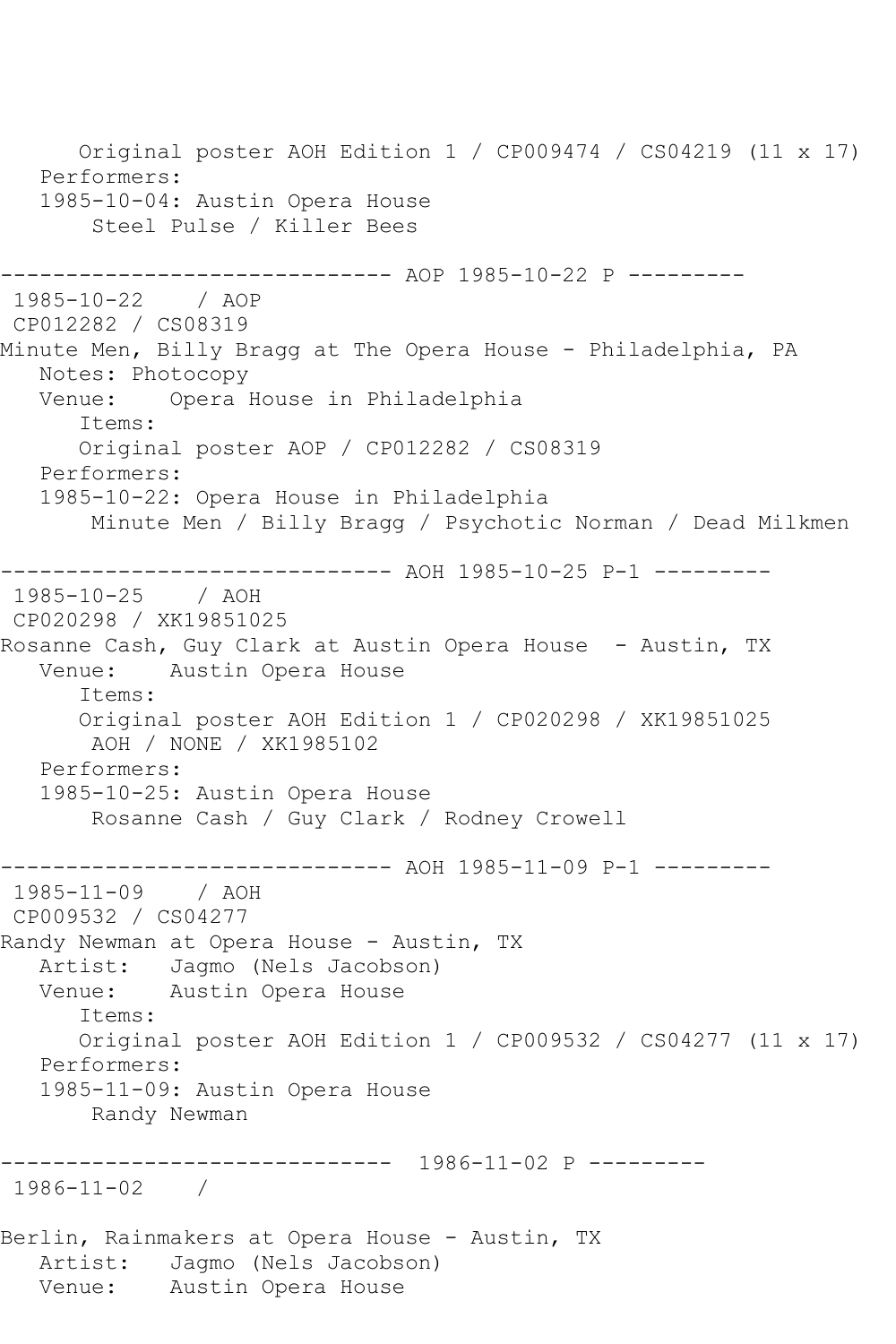Items: Original poster / Performers: 1986-11-02: Austin Opera House Berlin / Rainmakers ------------------------------ 1986-11-12 P --------- 1986-11-12 / Berlin, Rainmaker's at Opera House - Austin, TX Artist: Jagmo (Nels Jacobson) Venue: Austin Opera House Items: Original poster / Performers: 1986-11-12: Austin Opera House Berlin / Rainmakers ---------- AOH 1986-11-14 P-1 ---------1986-11-14 / AOH CP009579 / CS04324 Sam Kinison, Carl Labove at Opera House - Austin, TX Notes: Printed next to 1986-11-01 New Order poster Artist: Jagmo (Nels Jacobson) Venue: Austin Opera House Items: Original poster AOH Edition 1 / CP009579 / CS04324 (11 x 17) Performers: 1986-11-14: Austin Opera House Sam Kinison / Carl Labove ------------------------------ AOH 1986-11-23 P-1 --------- 1986-11-23 / AOH CP020343 / XK19861123 Joe Ely at Austin Opera House - Austin, TX Venue: Austin Opera House Items: Original poster AOH Edition 1 / CP020343 / XK19861123 AOH / NONE / XK1986112 Performers: 1986-11-23: Austin Opera House Joe Ely ------------------------------ AOH 1986-12-31 P-1 --------- 1986-12-31 / AOH CP009462 / CS04207 Eric Johnson, Will Sexton and the Kill at Opera House - Austin, TX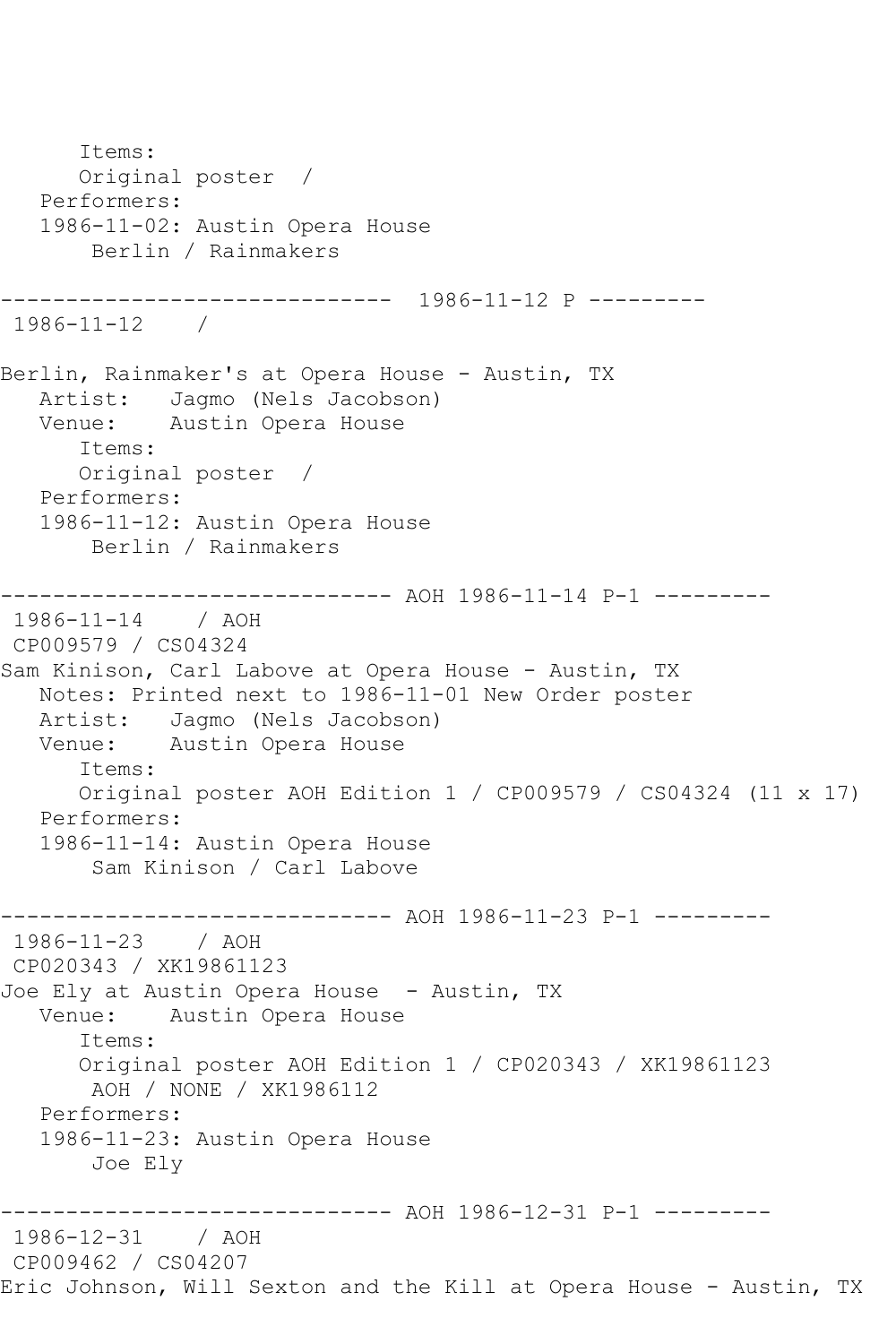Artist: Jagmo (Nels Jacobson) Venue: Austin Opera House Items: Original poster AOH Edition 1 / CP009462 / CS04207 (11 x 17) Performers: 1986-12-31: Austin Opera House Eric Johnson / Will Sexton / Darden Smith ------------------ AOH 1987-03-06 P-1 ---------1987-03-06 / AOH CP009592 / CS04337 Fabulous Thunderbirds, Bill Carter at Austin Opera House - Austin, TX Notes: red ink Artist: Jagmo (Nels Jacobson) Venue: Austin Opera House Items: Original poster AOH Edition 1 / CP009592 / CS04337 (8-1/2 x 11) Performers: 1987-03-06 1987-03-07: Austin Opera House Fabulous Thunderbirds / Bill Carter ------------------------------ 1987-06-04 P --------- 1987-06-04 / Austin Opera House - Austin, TX Artist: Danny Garrett Venue: Austin Opera House Items: Original poster / Performers: 1987-06-04: Austin Opera House ------------------------------ 1987-07-21 P --------- 1987-07-21 / Suzanne Vega at Opera House - Austin, TX Artist: Jagmo (Nels Jacobson) Venue: Austin Opera House Items: Original poster / Performers: 1987-07-21: Austin Opera House Suzanne Vega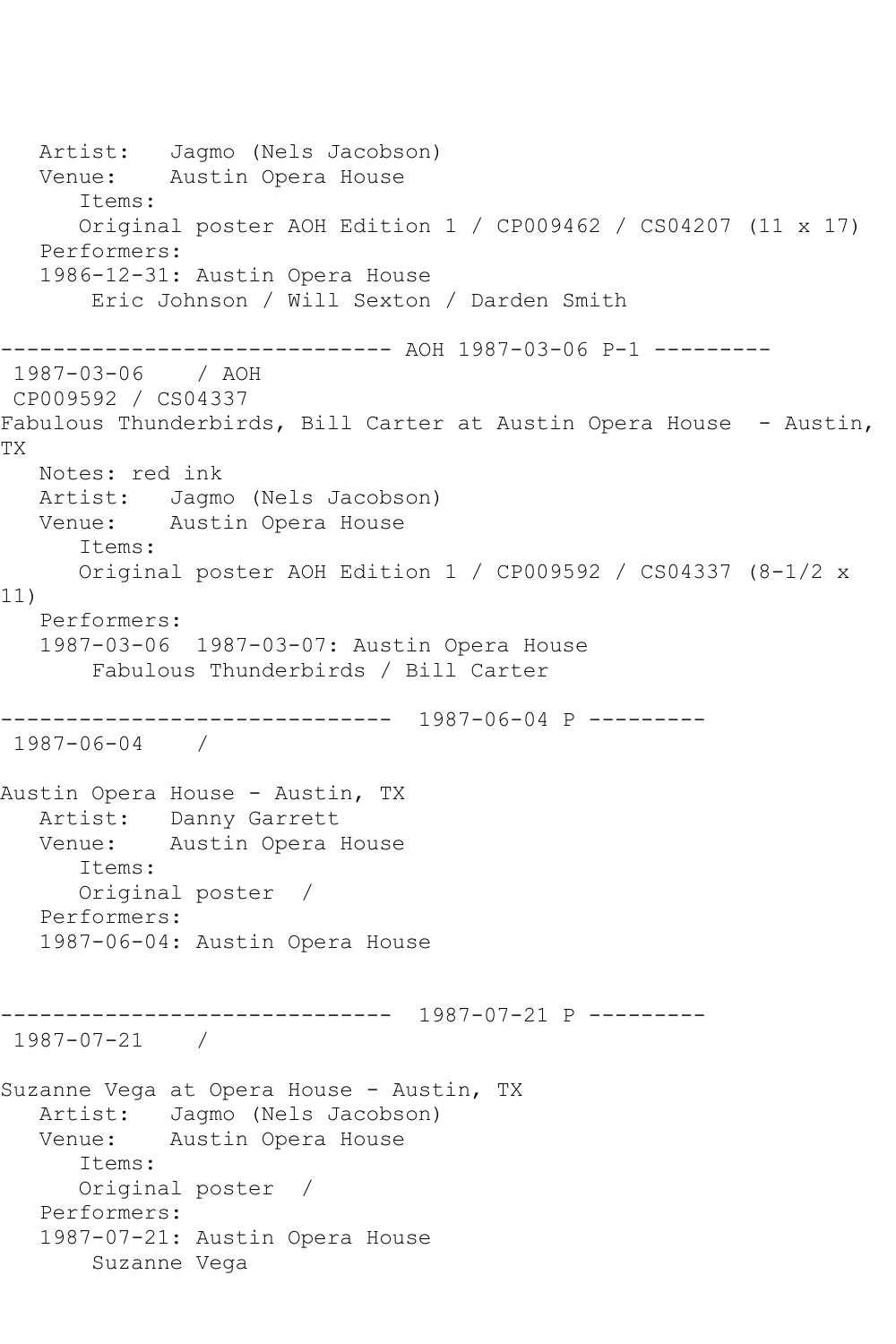------------------------------ AOH 1988-04-10 P-1 ---------<br>1988-04-10 / AOH  $1988 - 04 - 10$ CP004160 / CD04569 11th Annual Spamarama Series: 11th Annual<br>Artist: Sam Yeates Sam Yeates Venue: Austin Opera House Items: Original poster AOH Edition 1 / CP004160 / CD04569 Performers: 1988-04-10: Austin Opera House Doug Sahm / Uranium Savages / Austin Lounge Lizards / Geezinslaw Brothers ------------------------------ AOH 1988-07-08 P-1 --------- 1988-07-08 / AOH CP009490 / CS04235 K.D. Lang, Jimmie Dale Gillmore at Opera House - Austin, TX Notes: screen print Artist: Jagmo (Nels Jacobson) Venue: Austin Opera House Items: Original poster AOH Edition 1 / CP009490 / CS04235 (11 x 17) AOH / CP008067 / CP03312 Performers: 1988-07-08: Austin Opera House K.D. Lang / Jimmie Dale Gillmore ------------------------------ AOH 1988-08-09 P-1 --------- 1988-08-09 / AOH CP009451 / CS04196 Milton Nascimento at Opera House - Austin, TX Notes: screen print Artist: Jagmo (Nels Jacobson) Venue: Austin Opera House Items: Original poster AOH Edition 1 / CP009451 / CS04196 (11 x 17) Performers: 1988-08-09: Austin Opera House Milton Nascimento ------------------------------ 1988-08-13 P --------- 1988-08-13 / CP060587 / CP060587 Little Feat at Austin Opera House - Austin, TX Benefit: Together Again Artist: Micael Priest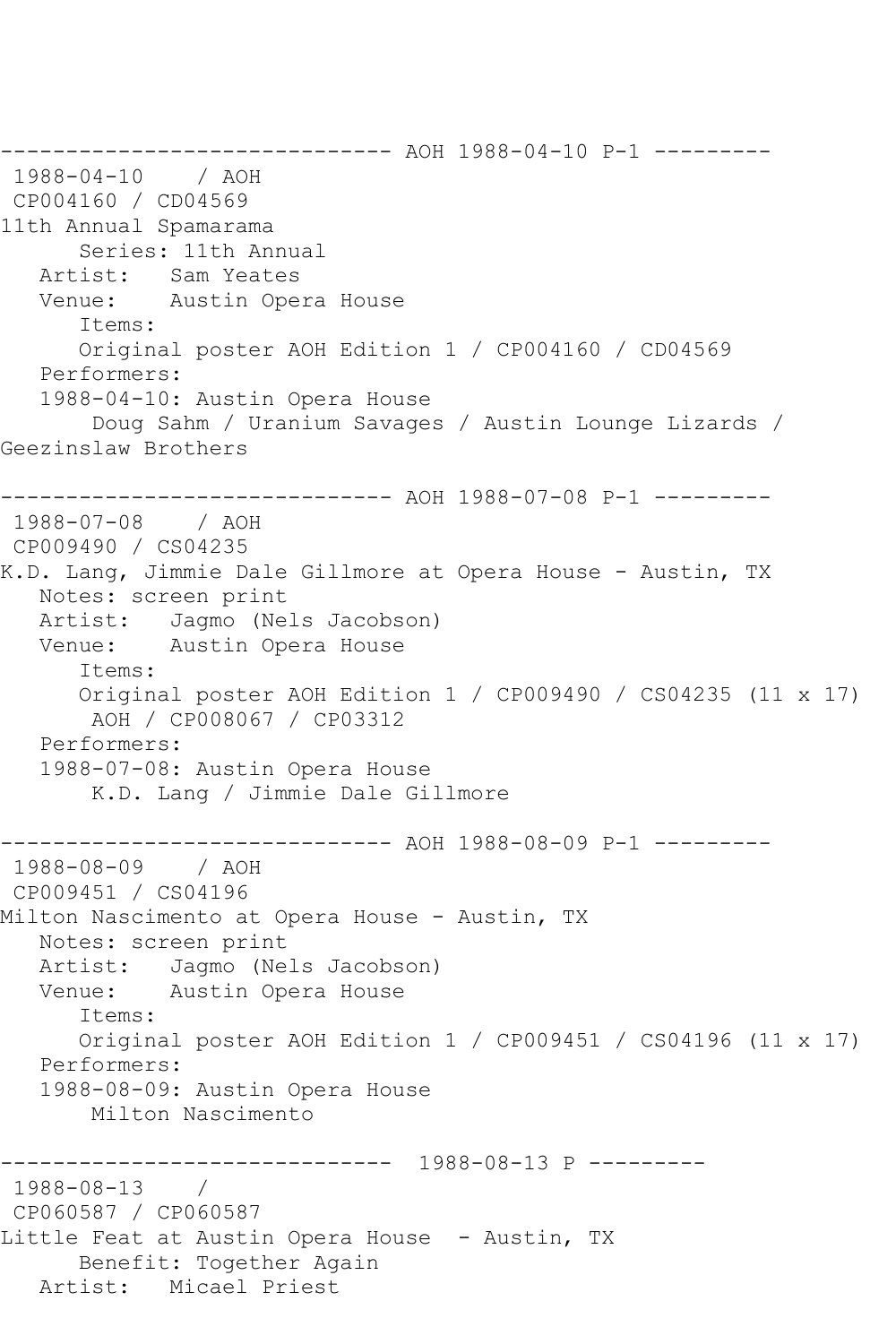Venue: Austin Opera House Items: Original poster / CP060587 / CP060587 (12 x 18) Performers: 1988-08-13: Austin Opera House Little Feat ------------------------------ 1988-08-14 P --------- 1988-08-14 / Little Feat, Bill Carter at Opera House - Austin, TX Artist: Jagmo (Nels Jacobson)<br>Venue: Austin Opera House Austin Opera House Items: Original poster / Performers: 1988-08-14: Austin Opera House Little Feat / Bill Carter / Blame ------------------------------ AOH 1988-09-18 P-1 ---------<br>1988-09-18 / AOH  $1988 - 09 - 18$ CP009520 / CS04265 Smithereens, House of Freaks at Opera House - Austin, TX Artist: Jagmo (Nels Jacobson) Venue: Austin Opera House Items: Original poster AOH Edition 1 / CP009520 / CS04265 (11 x 17) Performers: 1988-09-18: Austin Opera House Smithereens / House of Freaks ------------------------------ AOH 1988-10-13 P-1 --------- 1988-10-13 / AOH CP009465 / CS04210 Iggy Pop at Austin Opera House - Austin, TX Artist: Jagmo (Nels Jacobson) Venue: Austin Opera House Items: Original poster AOH Edition 1 / CP009465 / CS04210 Description: 1 original, 1 reprint (11 x 17) AOH / CP021152 / XM19881013JAG (11 x 17) AOH / CP008072 / CP03317 Performers: 1988-10-13: Austin Opera House Iggy Pop ------------------ AOH 1988-11-12 P ---------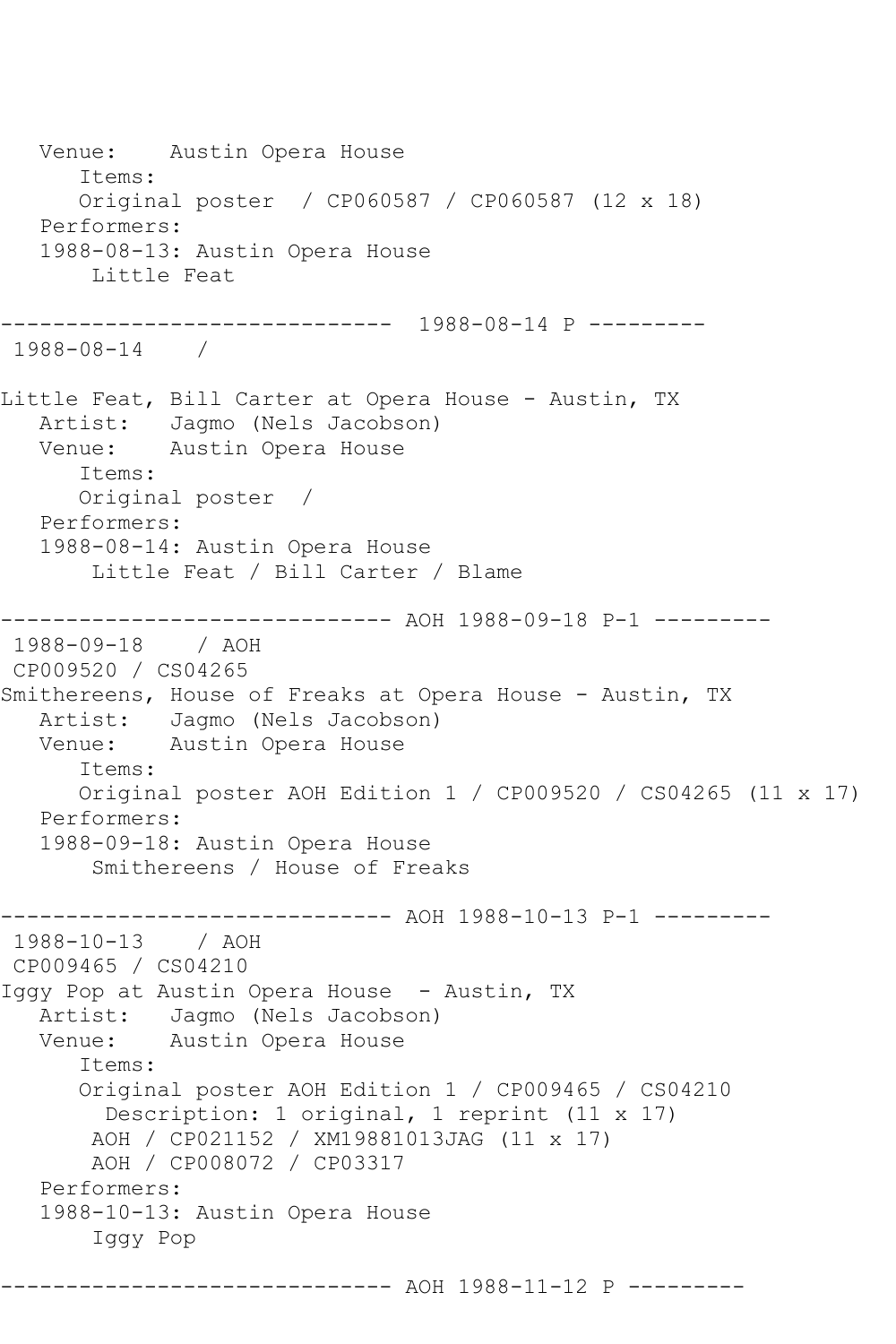1988-11-12 / AOH CP041065 Ministry at Austin Opera House - Austin, TX Artist: Frank Kozik<br>Venue: Austin Opera Austin Opera House Items: Original poster AOH / CP041065 Performers: 1988-11-12: Austin Opera House Ministry 1988-11-13 zzzz-11-14 Mon.: Numbers Ministry ------------------------------ AOH 1989-02-10 P --------- 1989-02-10 / AOH CP025088 / CP025088 Butthole Surfers, Loco Gringos at Austin Opera House - Austin, TX Artist: Frank Kozik Venue: Austin Opera House Items: Original poster AOH / CP025088 / CP025088 Performers: 1989-02-10: Austin Opera House Butthole Surfers / Loco Gringos / Pocket Fishrmen ------------------------------ AOH 1989-03-09 P ---------<br>1989-03-09 / AOH 1989-03-09 CP041077 Red Hot Chili Peppers, Buck Pets at Austin Opera House - Austin, TX Artist: Frank Kozik Venue: Austin Opera House Items: Original poster AOH / CP041077 Original poster AOH / CP025038 / CP025038 Performers: 1989-03-09: Austin Opera House Red Hot Chili Peppers / Buck Pets / Pocket Fishrmen 1989-03-11: Ensemble Red Hot Chili Peppers / Buck Pets / Pocket Fishrmen ------------ AOH 1989-03-09 P ---------1989-03-09 / AOH CP041052 Red Hot Chili Peppers, Buck Pets at Austin Opera House - Austin, TX Artist: Frank Kozik Venue: Austin Opera House Items: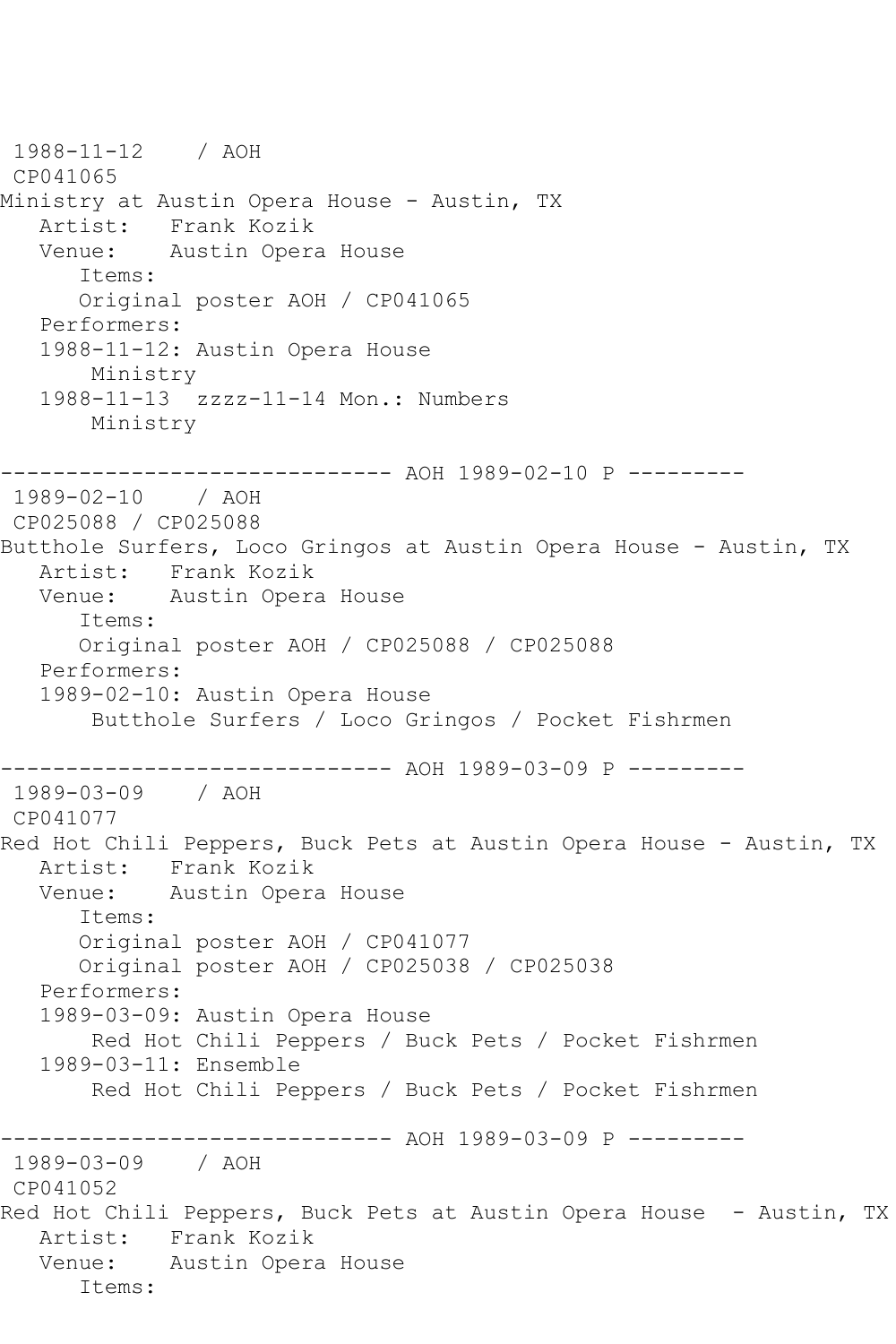Original poster AOH / CP041052 Original poster AOH / CP060657 Performers: 1989-03-09: Austin Opera House Red Hot Chili Peppers / Buck Pets / Pocket Fishrmen 1989-03-11: Ensemble ------------------------------ 1989-03-09 P --------- 1989-03-09 / CP701649 / CP701649 Red Hot Chili Peppers, Buck Pets at Austin Opera House - Austin, TX Notes: This item appears in the book 'The Art of Modern Rock' as AMR # 028.1 Artist: Frank Kozik Venue: Austin Opera House Items: Original poster / CP701649 / CP701649 (11 x 17) Performers: 1989-03-09: Austin Opera House Red Hot Chili Peppers / Buck Pets / Pocket Fishermen 1989-03-11: Ensemble ------------------------------ AOH 1989-03-23 P-1 --------- 1989-03-23 / AOH CP010307 / CS05716 Steve Earle at Austin Opera House - Austin, TX Artist: Sam Yeates Venue: Austin Opera House Items: Original poster AOH Edition 1 / CP010307 / CS05716 Performers: 1989-03-23: Austin Opera House Steve Earle ----------- AOH 1989-04-01 P-1 ---------1989-04-01 / AOH CP010306 / CS05715 Charlie Sexton, Water the Dog at Austin Opera House - Austin, TX Artist: Sam Yeates Venue: Austin Opera House Items: Original poster AOH Edition 1 / CP010306 / CS05715 Performers: 1989-04-01: Austin Opera House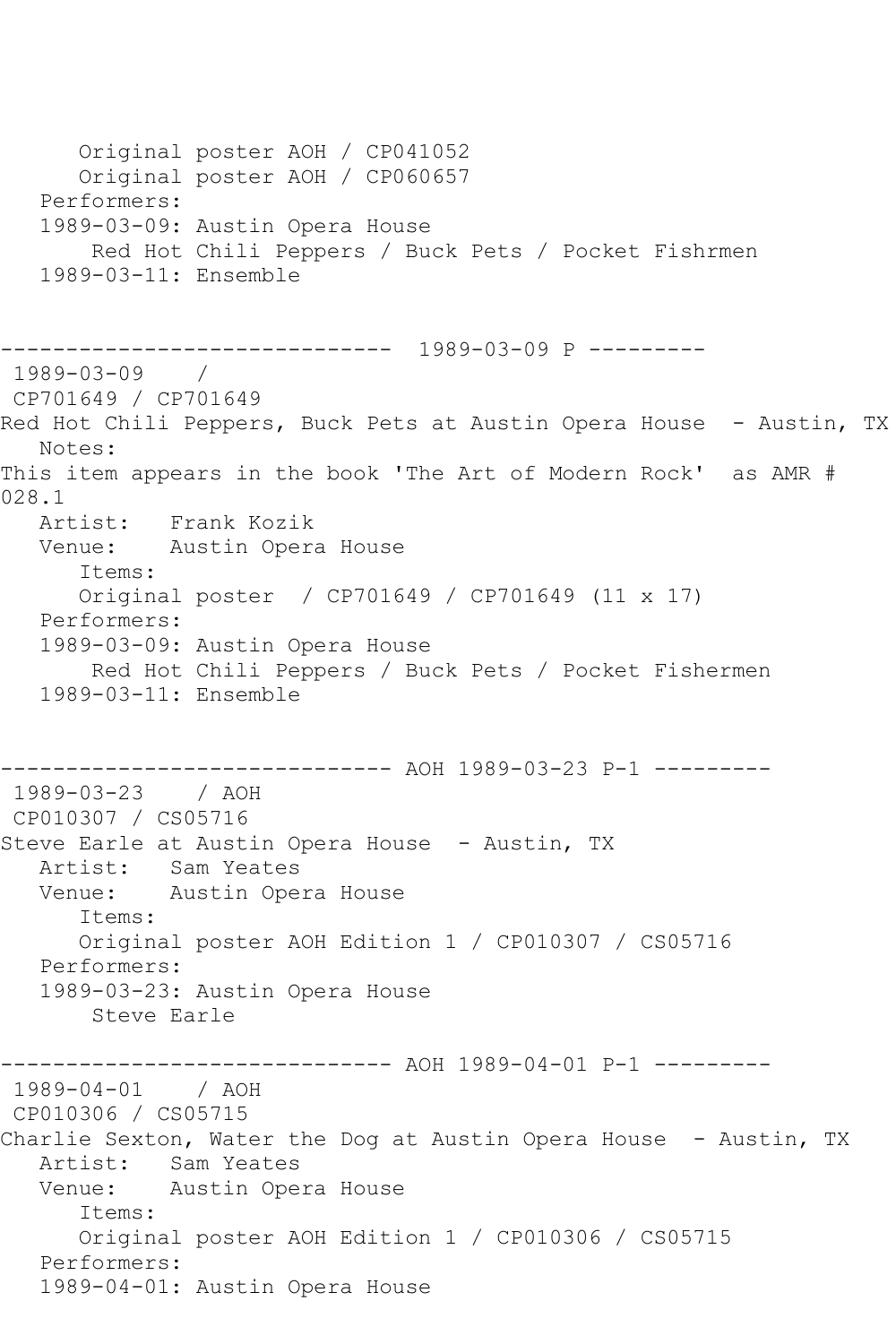Charlie Sexton / Water the Dog / Sidewinder ------------ AOH 1989-04-13 P-1 ---------1989-04-13 / AOH CP010299 / CS05708 Randy Newman at Austin Opera House - Austin, TX Artist: Sam Yeates Venue: Austin Opera House Items: Original poster AOH Edition 1 / CP010299 / CS05708 Performers: 1989-04-13: Austin Opera House Randy Newman ------------------------------ AOH 1989-05-17 P-1 --------- 1989-05-17 / AOH CP009468 / CS04213 Melissa Etheridge, Gregg Alexander at Opera House - Austin, TX Artist: Jagmo (Nels Jacobson)<br>Venue: Austin Opera House Austin Opera House Items: Original poster AOH Edition 1 / CP009468 / CS04213 (11 x 17) AOH / CP008069 / CP03314 AOH / CP021633 / XNJM19890517 Performers: 1989-05-17: Austin Opera House Melissa Etheridge / Gregg Alexander ------------------------------ 1989-07-18 P-1 --------- 1989-07-18 / CP009473 / CS04218 Tod Rundgren at Austin Opera House - Austin, TX Artist: Jagmo (Nels Jacobson)<br>Venue: Austin Opera House Austin Opera House Items: Original poster Edition 1 / CP009473 / CS04218 (11 x 17) Performers: 1989-07-18: Austin Opera House Tod Rundgren ------------------------------ SOH 1989-09-08 P-1 --------- 1989-09-08 / SOH CP016083 / ME1227 Placido Domingo at Seattle Opera House - Seattle, WA Venue: Seattle Opera House Items: Original poster SOH Edition 1 / CP016083 / ME1227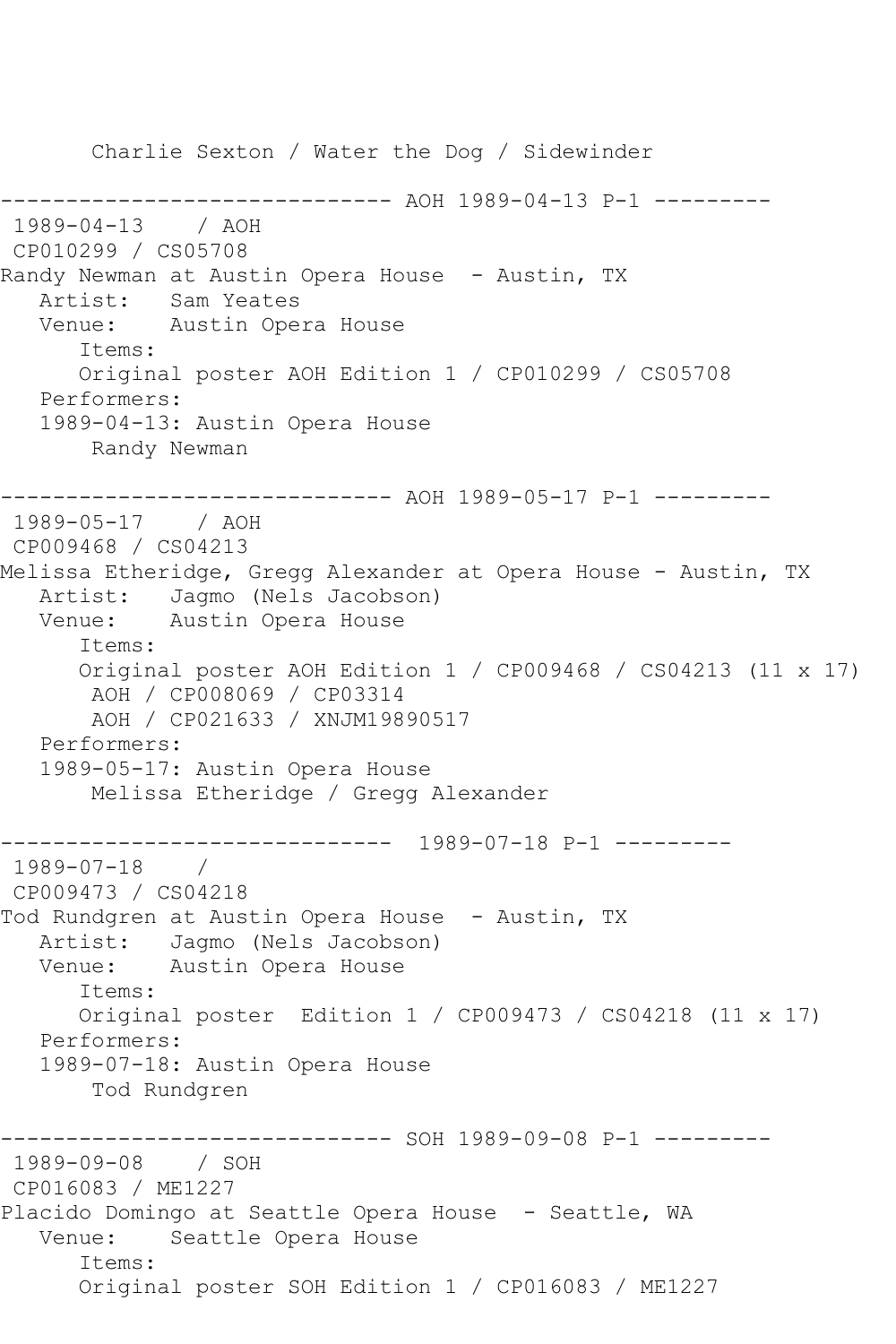```
 Performers:
   1989-09-08: Seattle Opera House
        Placido Domingo
------------------------------ AOH 1989-09-09 P-1 ---------
1989-09-09 / AOH 
CP014282 / MARM086
Red Hot Chili Peppers, Buck Pets at Austin Opera House - Austin, TX
   Venue: Austin Opera House
       Items:
       Original poster AOH Edition 1 / CP014282 / MARM086
   Performers:
   1989-09-09 1989-09-11: Austin Opera House
        Red Hot Chili Peppers / Buck Pets / Pocket Fishrmen
     ------------------------------ 1989-09-30 P ---------
1989-09-30 S / 
CP041036
Red Hot Chili Peppers, Mary's Danish at Ensemble
  Artist: Frank Kozik<br>Venue: Ensemble
            Ensemble
       Items:
      Original poster / CP041036
      Original poster / CP025039 / CP025039
      Original poster / CP061452
   Performers:
   1989-09-30 Sat.:
   1989-10-01 Sun.: Ensemble
        Austin Opera House
        Red Hot Chili Peppers / Mary's Danish / Sprawl / Red Hot 
Chili Peppers / Mary's Danish / Sprawl
------------------------------ AOH 1989-12-10 P ---------
1989-12-10 / AOH 
CP046512 / CP046512
13th annual Armadillo Christmas Bazaar at Austin Opera House -
Austin,
   Private Notes: AWHQ P-1
      Benefit: 13th annual Armadillo Christmas Bazaar
   Artist: Bill Narum
   Venue: Austin Opera House
   Promoter: Whole Foods Market
       Items:
      Original poster AOH / CP046512 / CP046512
   Performers:
   1989-12-10 1989-12-24: Austin Opera House
```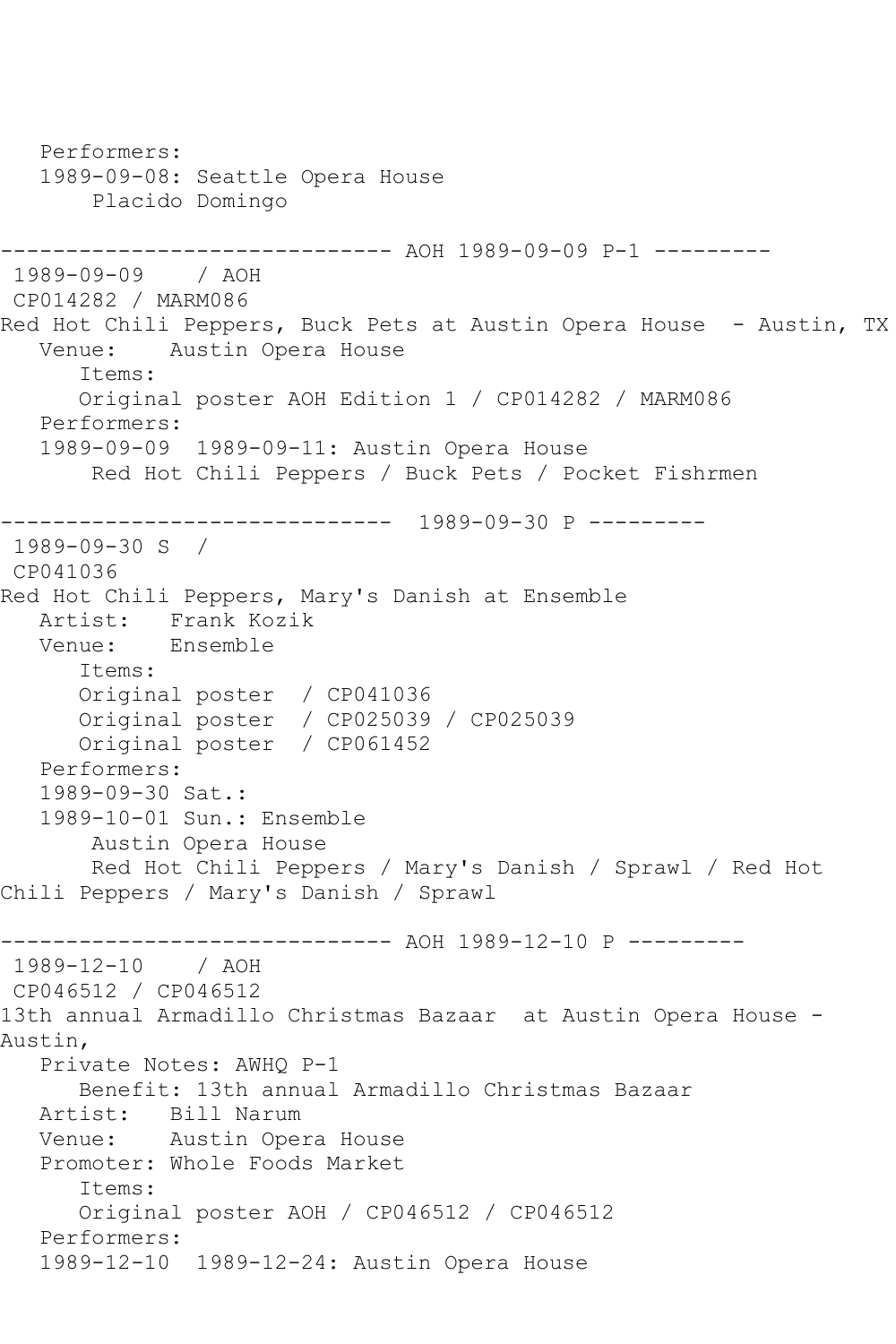```
------------------------------ AOH 1990 P-1 ---------
1990 / AOH 
CP009426 / CS04171
Turk Pipkin, Esther's Follies at Austin Opera House - Austin, TX<br>Artist:   Sam Yeates
           Sam Yeates
   Venue: Austin Opera House
       Items:
       Original poster AOH Edition 1 / CP009426 / CS04171
   Performers:
    1990: Austin Opera House
        Turk Pipkin / Esther's Follies / Mady Kaye / Almost Bros.
_______________
                ------------------------------ 1990-01-07 P ---------
1990-01-07 / 
CP053268
Psychedelic Furs at Opera House - Austin, TX
   Artist: Jagmo (Nels Jacobson)
   Venue: Austin Opera House
       Items:
       Original poster / CP053268
    Performers:
    1990-01-07: Austin Opera House
        Psychedelic Furs
------------------------------ AOH 1990-01-22 P-1 ---------
1990-01-22 / AOH 
CP009467 / CS04212
The The at Opera House - Austin, TX
   Artist: Jagmo (Nels Jacobson)
   Venue: Austin Opera House
       Items:
       Original poster AOH Edition 1 / CP009467 / CS04212 (11 x 17)
    Performers:
    1990-01-22: Austin Opera House
        The
                 ------------------------------ 1990-01-26 P ---------
1990-01-26 / 
Ministry at Opera House - Austin, TX
   Artist: Jagmo (Nels Jacobson)
   Venue: Austin Opera House
       Items:
       Original poster / 
   Performers:
    1990-01-26: Austin Opera House
```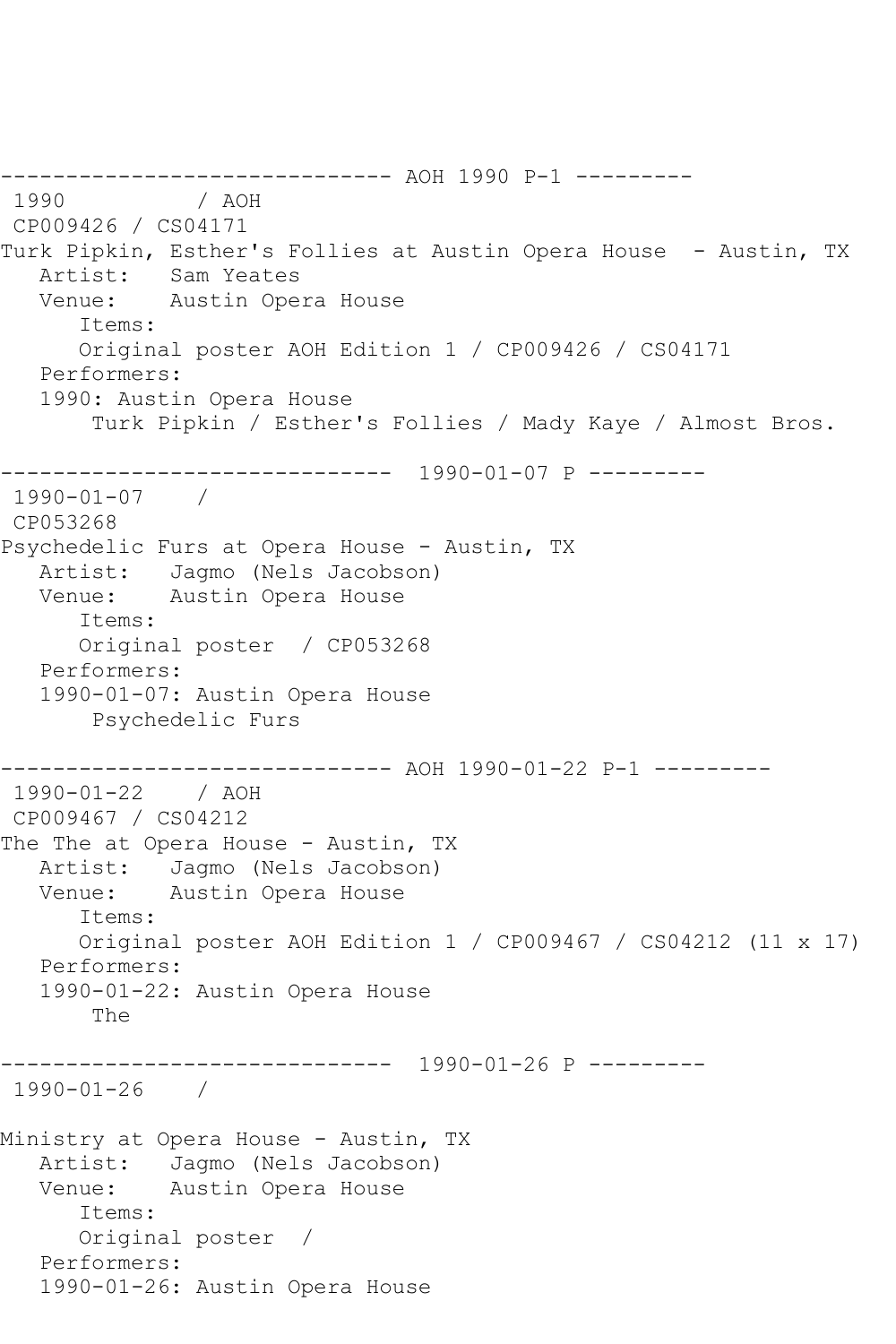Ministry ------------------------------ 1990-03-10 P --------- 1990-03-10 / Austin Opera House - Austin, TX Artist: Jagmo (Nels Jacobson) Venue: Austin Opera House Items: Original poster / Performers: 1990-03-10: Austin Opera House ------------------------------ 1990-04-07 P --------- 1990-04-07 / Lenny Kravitz, Michelle Shocked at Opera House - Austin, TX Artist: Jagmo (Nels Jacobson) Venue: Austin Opera House Items: Original poster / Performers: 1990-04-07: Austin Opera House Lenny Kravitz / Michelle Shocked ------------------------------ AOH 1990-04-22 P-1 --------- 1990-04-22 / AOH CP009437 / CS04182 Etta James at Opera House - Austin, TX Notes: This show was cancelled and rescheduled for 1991-06-13 at symphony Square. Two versions of a handbill were printed for the later show. This item appears in the book 'The Art of Modern Rock' as AMR # 195 Artist: Jagmo (Nels Jacobson) Venue: Austin Opera House Items: Original poster AOH Edition 1 / CP009437 / CS04182 (11 x 24) Postcard AOH Edition 1 / CP008948 / CP05671 AOH / NONE / XNJM19900 Performers: 1990-04-22: Austin Opera House Etta James ------------------------------ 1990-05-02 P ---------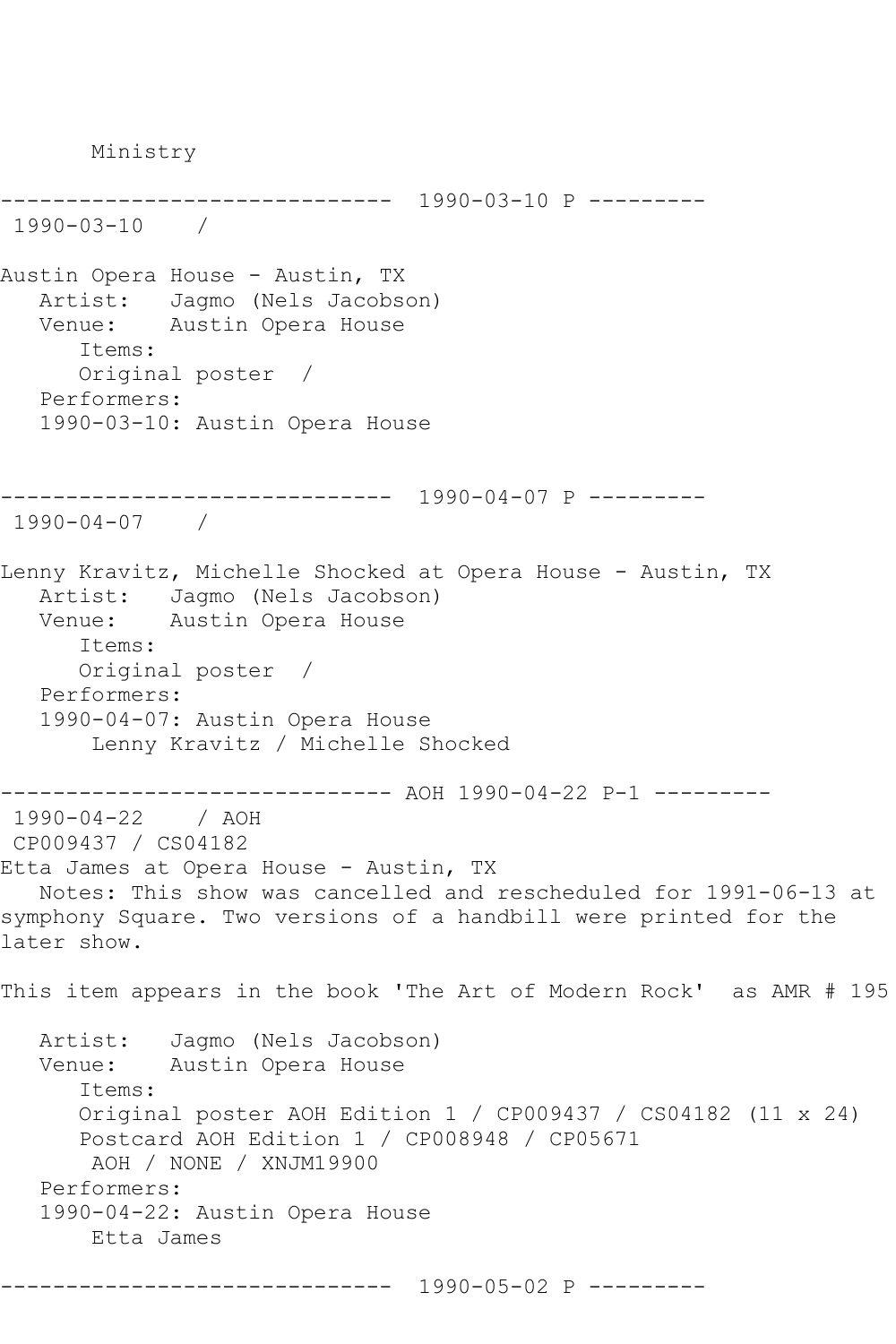1990-05-02 / Butthole Surfers, Ed Hall at Austin Opera House - Austin, TX Artist: Jason Austin<br>Venue: Austin Opera Austin Opera House Items: Original poster / Performers: 1990-05-02: Austin Opera House Butthole Surfers / Ed Hall / Pocket Fishrmen ------------------------------ 1990-05-02 P --------- 1990-05-02 / CP041028 Butthole Surfers, Pocket Fishrmen at Ensemble - Houston, TX Artist: Frank Kozik Venue: Ensemble Items: Original poster / CP041028 Performers: 1990-05-02: Ensemble Butthole Surfers / Pocket Fishrmen 1990-05-03: Theater Gallery 1990-05-04: Austin Opera House ------------------------------ 1990-05-02 P --------- 1990-05-02 / CP061503 / CP061503 Butthole Surfers, Ed Hall at Ensemble [Austin, TX] Artist: Frank Kozik<br>Venue: Ensemble Ensemble Promoter: Tab Productions Items: Original poster / CP061503 / CP061503 (12 x 16-1/8) Performers: 1990-05-02: Ensemble Butthole Surfers / Ed Hall / Pocket Fishrmen 1990-05-03: Theater Gallery 1990-05-04: Opera House ------------------------------ 1990-05-03 P --------- 1990-05-03 / CP701645 / CP701645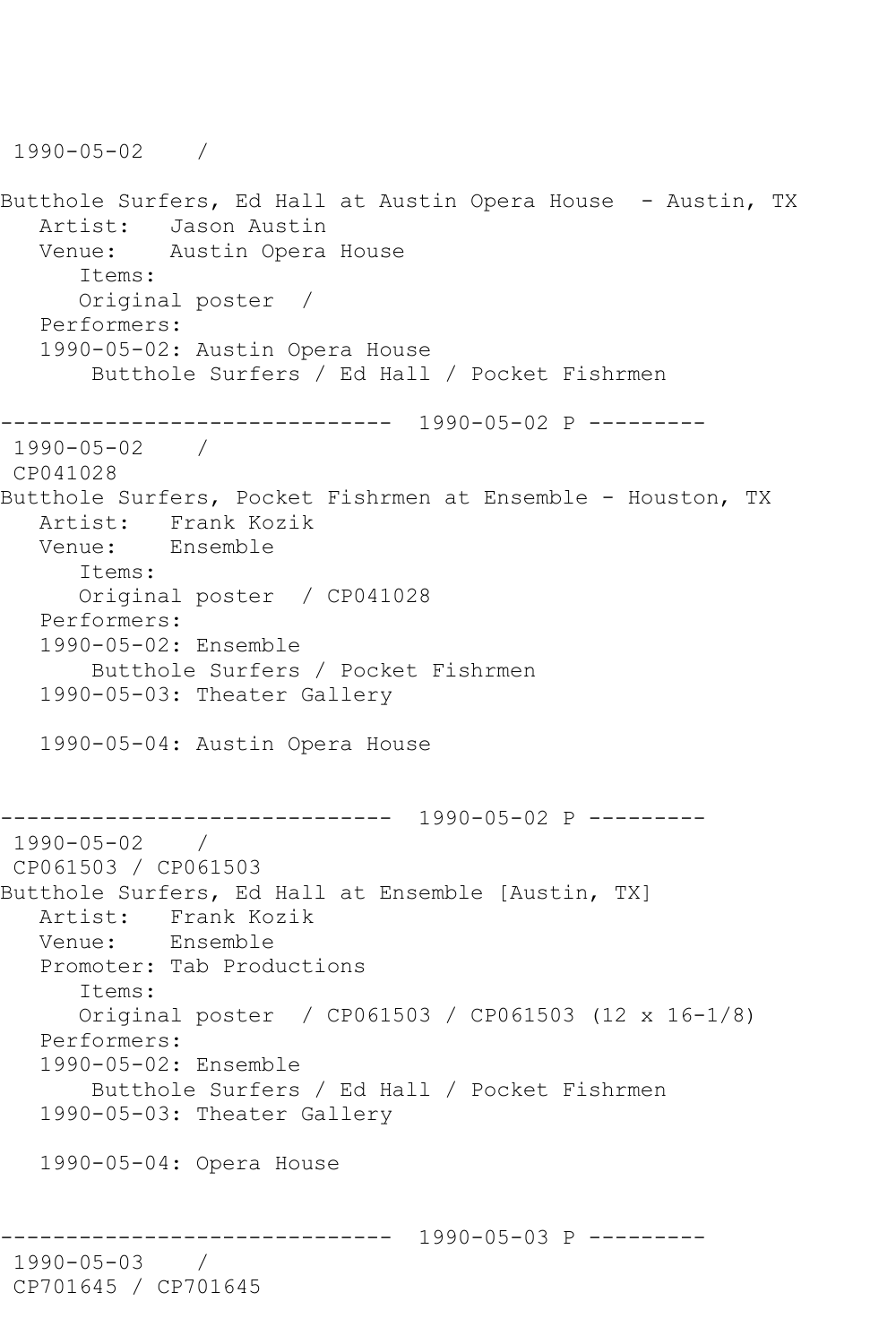Butthole Surfers, Ed Hall at Theater Gallery - Austin, TX Notes: This item appears in the book 'The Art of Modern Rock' as AMR # 026.4 Artist: Jason Austin Venue: Theater Gallery Items: Original poster / CP701645 / CP701645 (11 x 17) Performers: 1990-05-03: Theater Gallery Butthole Surfers / Ed Hall / Pocket Fisherman 1990-05-02: Ensemble 1990-05-04: Opera House ------------------------------ AOH 1990-05-15 P-1 --------- 1990-05-15 / AOH CP010300 / CS05709 3 Dog Night at Austin Opera House - Austin, TX Artist: Sam Yeates Venue: Austin Opera House Items: Original poster AOH Edition 1 / CP010300 / CS05709 Performers: 1990-05-15: Austin Opera House 3 Dog Night ------------------------------ AOH 1990-05-31 P-1 --------- 1990-05-31 / AOH CP009509 / CS04254 The Church at Opera House - Austin, TX Notes: printed next to 1990-06-01 David Byne and 1990-06-08 Cramps posters Artist: Jagmo (Nels Jacobson)<br>Venue: Austin Opera House Austin Opera House Items: Original poster AOH Edition 1 / CP009509 / CS04254 (11 x 17) AOH / CP021629 / XN19900531 AOH / NONE / XN1990053 Performers: 1990-05-31: Austin Opera House Church ------------------------------ AOH 1990-06-08 P-1 --------- 1990-06-08 / AOH CP009484 / CS04229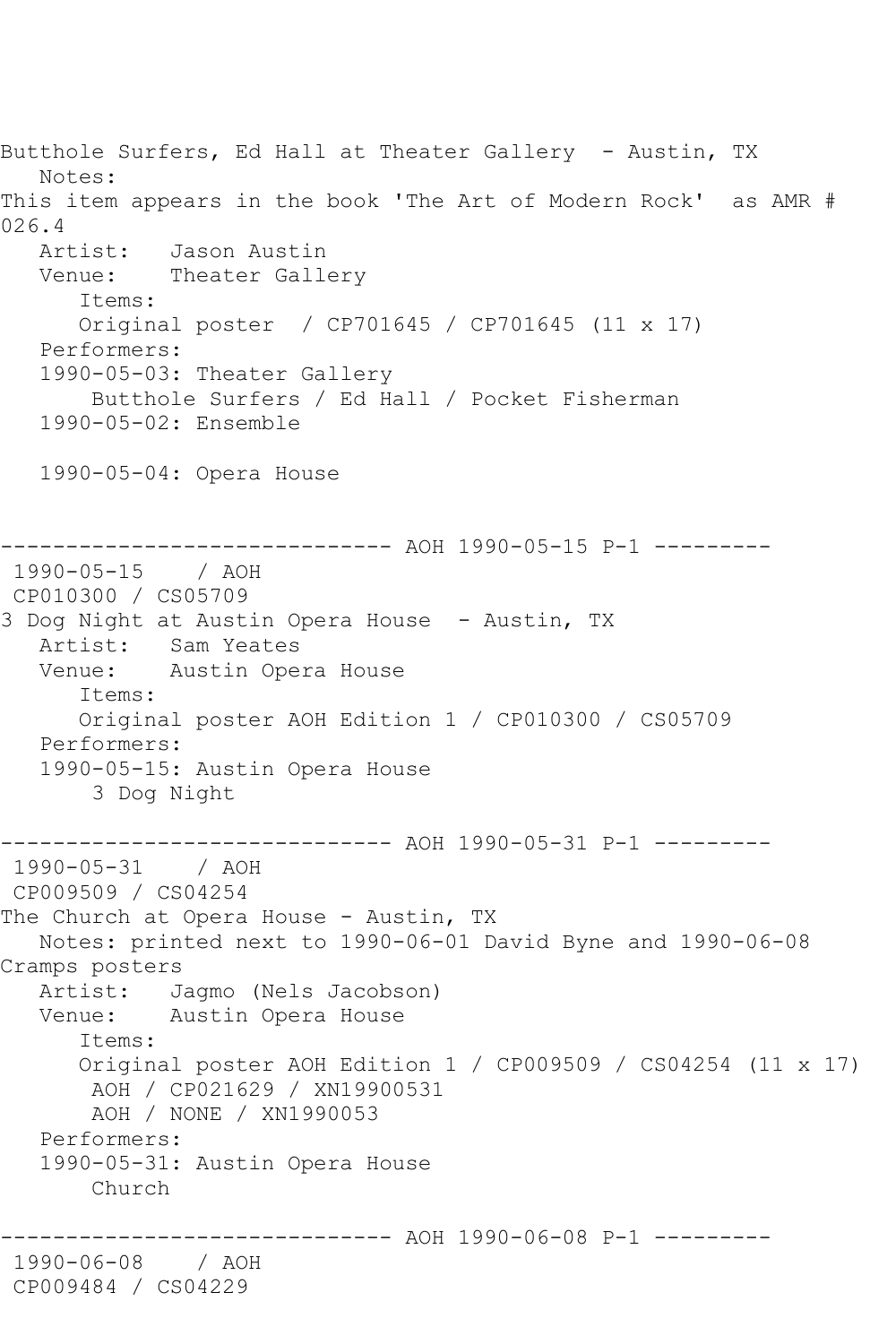```
Cramps at Opera House - Austin, TX
   Notes: Printed next to 1990-06-11 David Byrne and 1990-05-31 
Church posters
  Artist: Jagmo (Nels Jacobson)<br>Venue: Austin Opera House
            Austin Opera House
       Items:
       Original poster AOH Edition 1 / CP009484 / CS04229 (11 x 17)
        AOH / CP021645 / XNJM19900608
    Performers:
    1990-06-08: Austin Opera House
        Cramps
------------------------------ AOH 1990-06-13 P-1 ---------
1990-06-13 / AOH 
CP021186 / XM19900613JAG
Temptations at Opera House - Austin, TX
   Artist: Jagmo (Nels Jacobson)
   Venue: Austin Opera House
       Items:
       Original poster AOH Edition 1 / CP021186 / XM19900613JAG
        AOH / NONE / XM1990061
   Performers:
    1990-06-13: Austin Opera House
        Temptations
                -------------- AOH 1990-09-14 P-1 ---------
1990-09-14 / AOH 
CP009476 / CS04221
Suzanne Vega at Opera House - Austin, TX
   Artist: Jagmo (Nels Jacobson)
   Venue: Austin Opera House
       Items:
       Original poster AOH Edition 1 / CP009476 / CS04221 (11 x 17)
        AOH / CP021649 / XNJM19900914
    Performers:
    1990-09-14: Austin Opera House
        Suzanne Vega
                ------------------------------ AOH 1990-10-31 P-1 ---------
1990-10-31 / AOH 
CP009530 / CS04275
Jerry Jeff Walker at Opera House - Austin, TX
   Notes: alternate printin in green, red, yellow, and blue
   Artist: Jagmo (Nels Jacobson)
   Venue: Austin Opera House
       Items:
```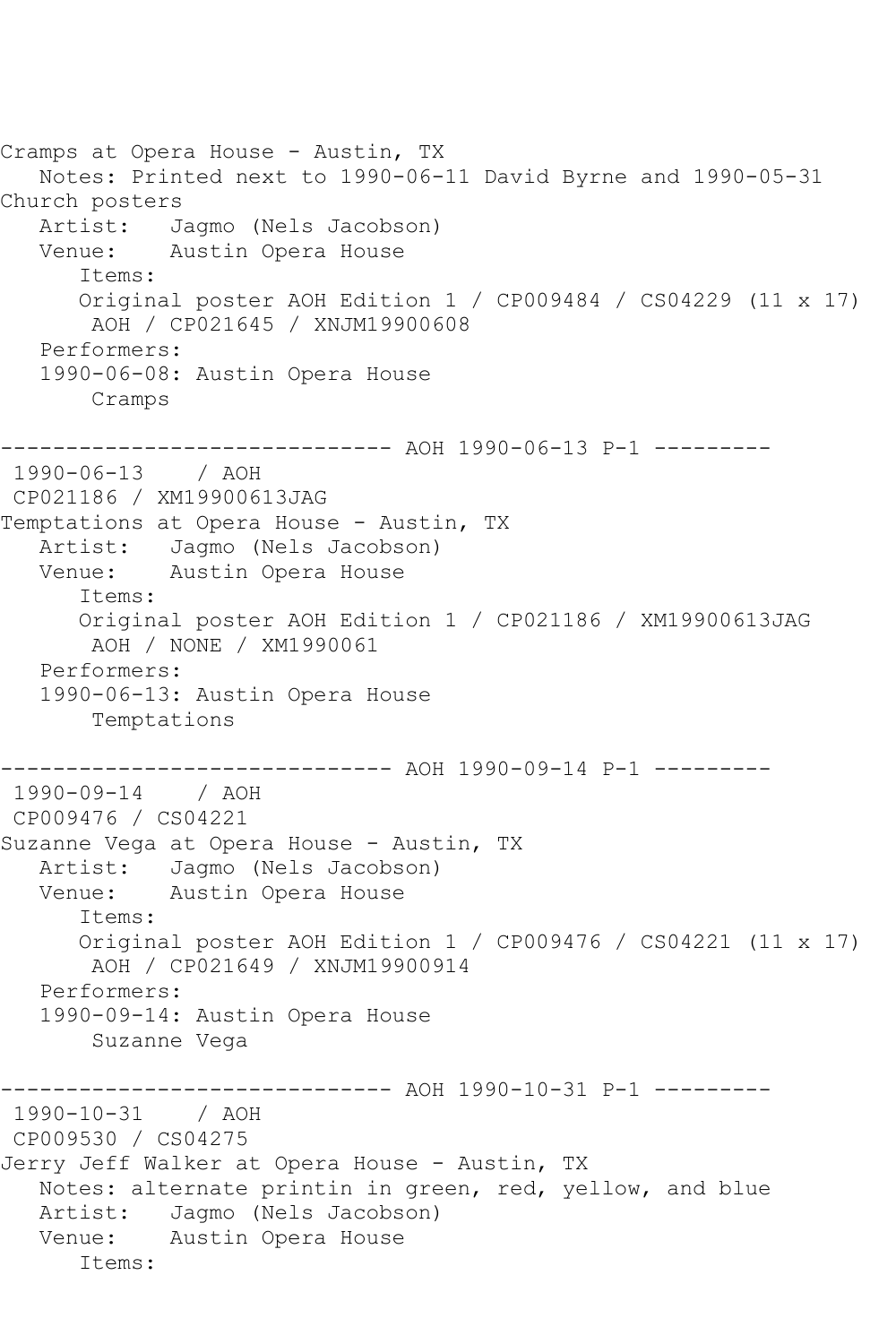Original poster AOH Edition 1 / CP009530 / CS04275 Var. A (11 x 17) AOH Edition 1 / Var. B Performers: 1990-10-31: Austin Opera House Jerry Jeff Walker ------------------------------ 1990-11-03 P --------- 1990-11-03 / Balcones Fault at Austin Opera House - Austin, TX Artist: Sam Yeates<br>Venue: Austin Ope Austin Opera House Items: Original poster / Performers: 1990-11-03: Austin Opera House Balcones Fault ------------------------------ AOH 1990-11-12 P --------- 1990-11-12 / AOH CP009438 / CS04183 Little Feat, Basia at Opera House - Austin, TX Artist: Jagmo (Nels Jacobson) Venue: Austin Opera House Items: Original poster AOH / CP009438 / CS04183 (18 x 22-1/4) Performers: 1990-11-12: Austin Opera House Little Feat 1990-11-13: Paramount Theater Austin Basia 1990-11-30: Austin City Coliseum Robert Cray Band 1990-12-06: Austin Opera House Los Lobos 1990-12-31: Austin City Coliseum Joe Ely ------------------------------ AOH 1991-04-17 P-1 --------- 1991-04-17 / AOH CP009007 / CP05880 Chris Isaak at Austin Opera House - Austin, TX Notes: This item appears in the book 'The Art of Modern Rock' as AMR # 024.5 Private Notes: Texas P-1 \*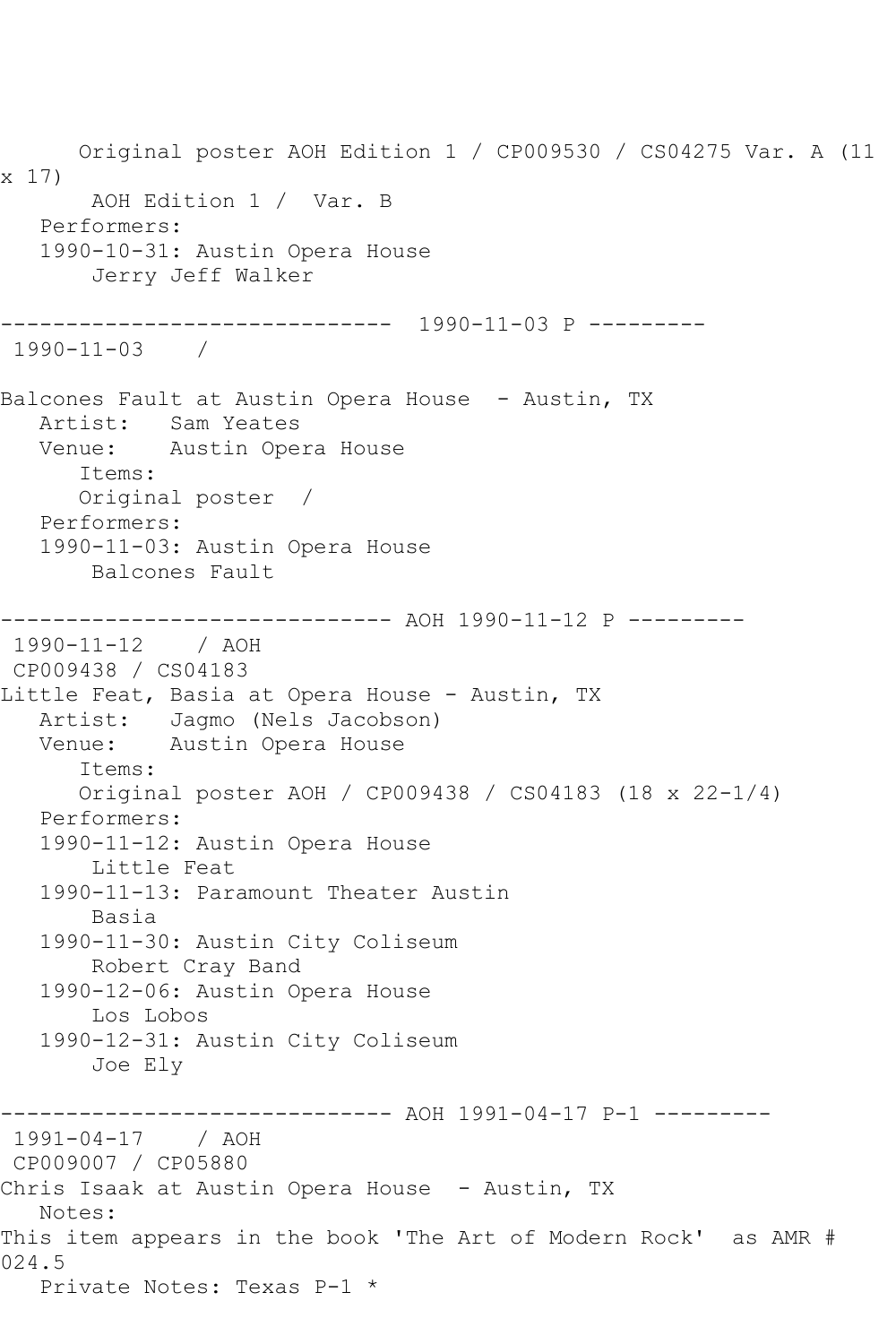Artist: Jagmo (Nels Jacobson) Venue: Austin Opera House Items: Original poster AOH Edition 1 / CP009007 / CP05880 (11 x 17) AOH / CP009466 / CS04211 AOH / CP021641 / XNJM19900417 Performers: 1991-04-17: Austin Opera House Chris Isaak ------------------------------ AOH 1991-05-05 P-1 --------- 1991-05-05 / AOH CP009498 / CS04243 Deee-Lite, Bootsy Collins at Opera House - Austin, TX Notes: 8.5x11 color handbills were also printed for this show Artist: Jagmo (Nels Jacobson) Venue: Austin Opera House Items: Original poster AOH Edition 1 / CP009498 / CS04243 (11 x 17) AOH / CP021651 / XNJM19910505 AOH / NONE / XNJM19910 Performers: 1991-05-05: Austin Opera House Deee-Lite / Bootsy Collins ------------------------------ 1991-05-05 P --------- 1991-05-05 / CP061442 / CP061442 Deee Lite, Bootsy Collins at Opera House<br>Artist: Jaqmo (Nels Jacobson) Jagmo (Nels Jacobson) Venue: Opera House Items: Original poster / CP061442 / CP061442 (11-1/4 x 17-1/2) Performers: 1991-05-05: Opera House Deee Lite / Bootsy Collins ------------------------------ AOH 1991-05-10 P-1 --------- 1991-05-10 / AOH CP010308 / CS05717 Rock and Roll Auction at Austin Opera House - Austin, TX Artist: Sam Yeates Venue: Austin Opera House Items: Original poster AOH Edition 1 / CP010308 / CS05717 Performers: 1991-05-10: Austin Opera House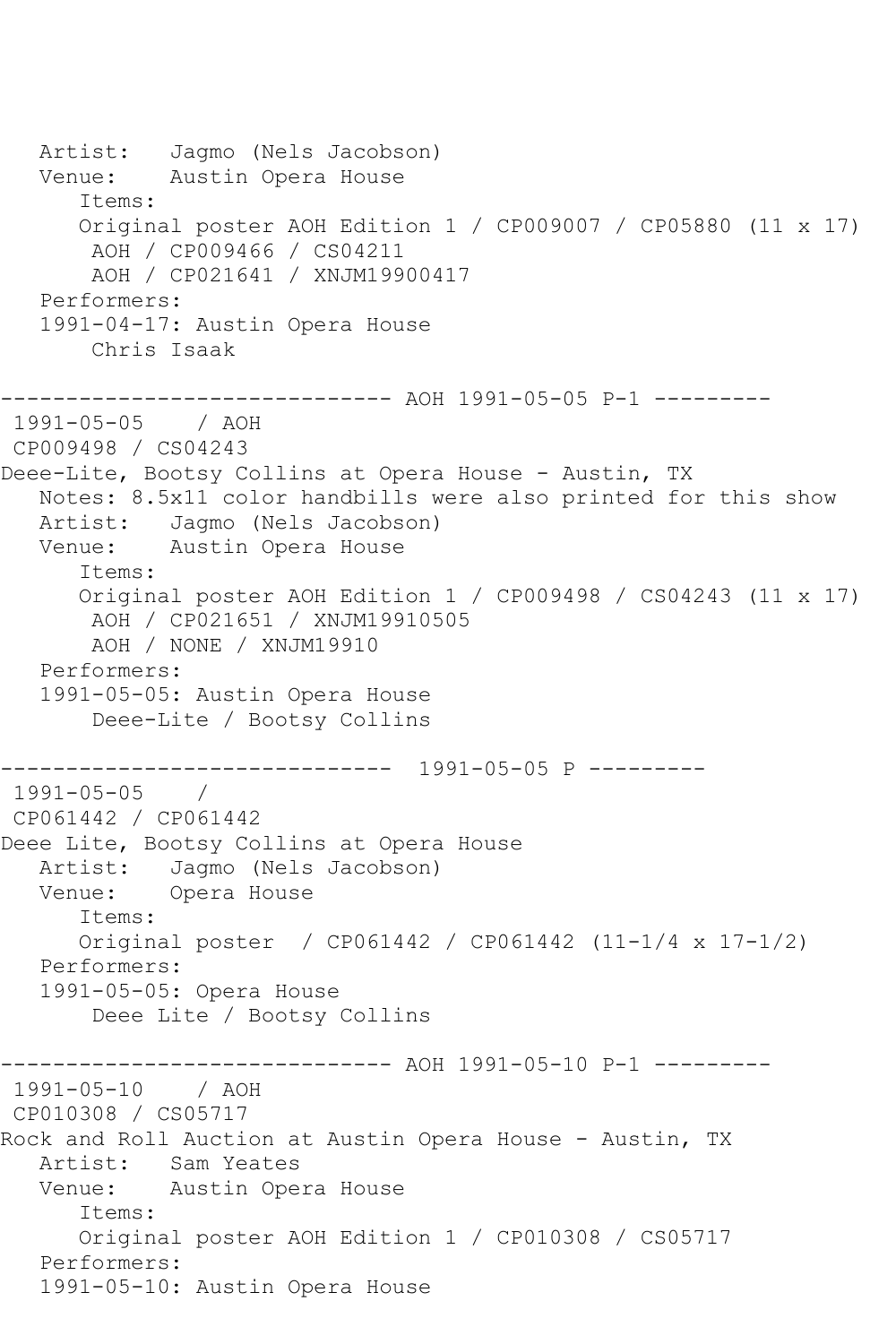Arc Angels

------------------------------ 1991-05-19 P --------- 1991-05-19 / CP061526 / CP061526 Bob Weir, Rob Wasserman at Bronco Bowl Artist: Frank Kozik Venue: Bronco Bowl Items: Original poster / CP061526 / CP061526 (11 x 16) Performers: 1991-05-19: Bronco Bowl Bob Weir / Rob Wasserman 1991-05-20: Unicorn 1991-05-21: Opera House ----------- AOH 1991-06-12 P-1 ---------1991-06-12 / AOH CP009495 / CS04240 Maxi Priest, Dennis Brown at Opera House - Austin, TX Notes: 8.5x11 color handbills were also printed for this show Artist: Jagmo (Nels Jacobson) Venue: Austin Opera House Items: Original poster AOH Edition 1 / CP009495 / CS04240 (11 x 17) Performers: 1991-06-12: Austin Opera House Maxi Priest / Dennis Brown / Shinehead / Andrew Tosh / Carlene Davis / Little Lenny ------------------------------ 1991-09-28 P --------- 1991-09-28 / CP053265 Ziggy Marley, Melody Makers at Opera House - Austin, TX Artist: Jagmo (Nels Jacobson) Venue: Austin Opera House Items: Original poster / CP053265 Performers: 1991-09-28: Austin Opera House Ziggy Marley / Melody Makers ----------- AOH 1991-11-07 P-1 ---------1991-11-07 / AOH CP009463 / CS04208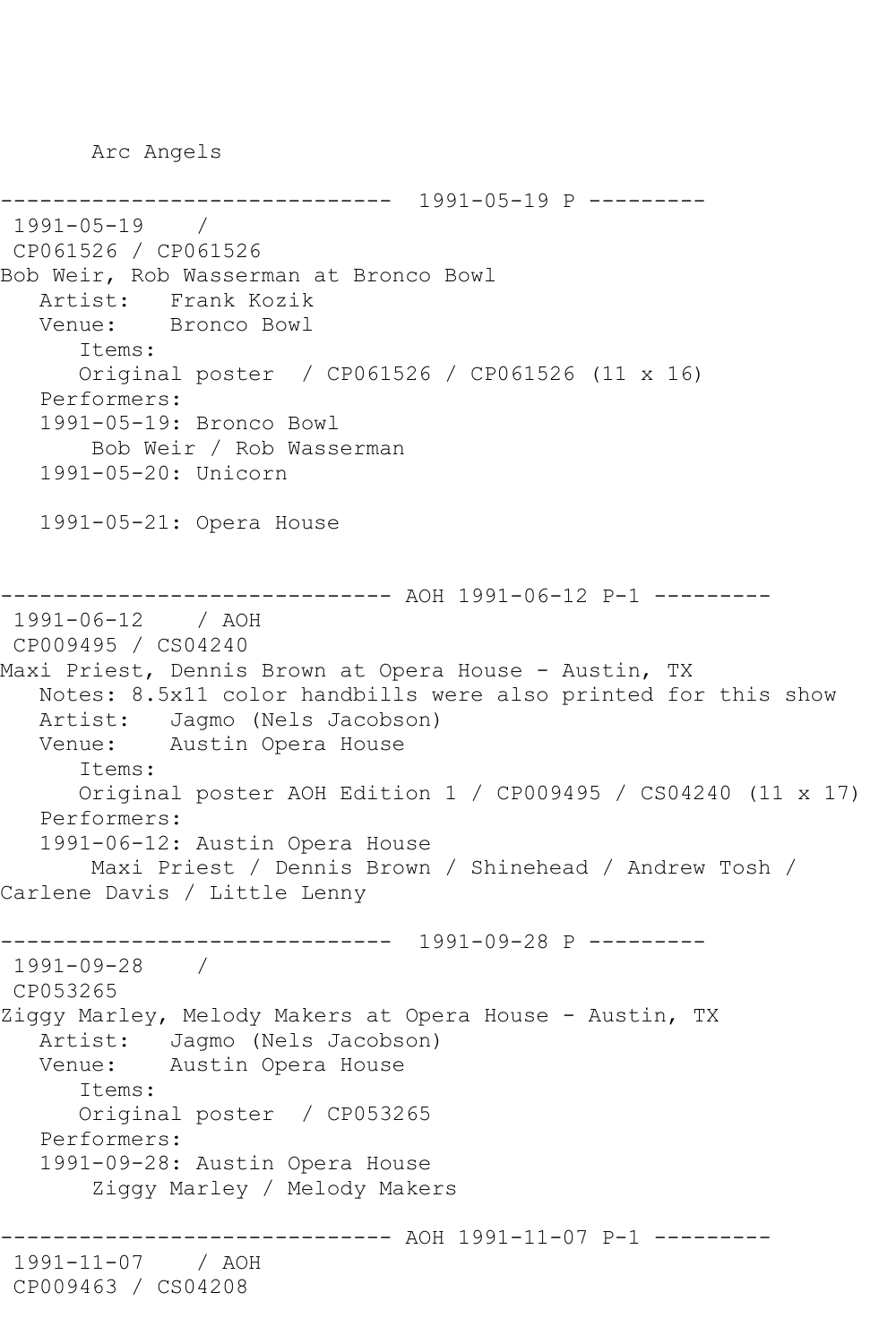Pixies, Pere Ubu at Opera House - Austin, TX Artist: Jagmo (Nels Jacobson) Venue: Austin Opera House Items: Original poster AOH Edition 1 / CP009463 / CS04208 (11 x 17) AOH / CP008063 / CP03308 Performers: 1991-11-07: Austin Opera House Pixies / Pere Ubu ------------------------------ OPTO-PCL-095 1996-03-25 P-1 --------- 1996-03-25 / OPTO PCL-095 CP018249 / PCL095\_S Frank Black, jonny Polonsky at Opera House, Toronto Artist: Adam Swinbourne Venue: Opera House, Toronto Promoter: Art Rock PCL Series Items: Original poster OPTO-PCL-095 Edition 1 / CP018249 / PCL095\_S Price: 15.00 Performers: 1996-03-25: Opera House, Toronto Set: PCL Frank Black / Jonny Polonsky ------------------------------ 1996-03-25 P --------- 1996-03-25 / CP060764 / CP060764 Frank Black, Jonny Polonsky at Opera House (original art) Artist: Adam Swinbourne Venue: Opera House Promoter: MCA Concerts Items: Original poster / CP060764 / CP060764 (10-1/2 x 11) AORPlate: 059.2 Performers: 1996-03-25: Opera House Frank Black / Jonny Polonsky ------------------------------ 1996-03-25 P --------- 1996-03-25 / CP700343 / CP700343 Frank Black, Johnny Polonsky at Opera House Notes: Signed Limited Edition of 500 This item appears in the book 'The Art of Modern Rock' as AMR # 059.2 Artist: Adam Swinbourne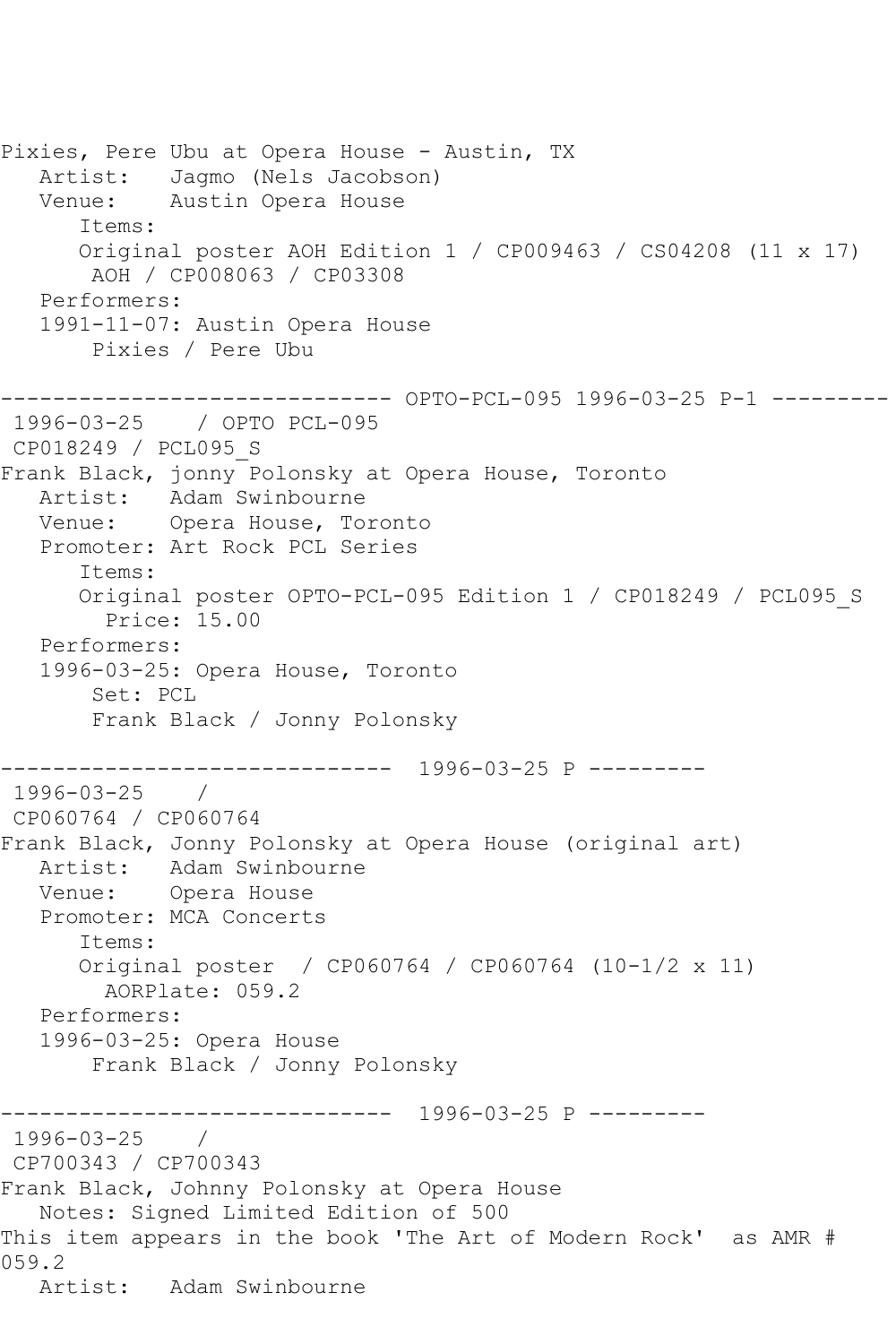Venue: Opera House Items: Original poster / CP700343 / CP700343 (21-1/2 x 27-1/2) Performers: 1996-03-25: Opera House Frank Black / Johnny Polonsky ------------------------------ OPTO-PCL-144 1996-11-30 P --------- 1996-11-30 / OPTO PCL-144 CP009170 / CP06338 Social Distortion, D Generation Private Notes: \* Signed Venue: Opera House, Toronto Promoter: Art Rock PCL Series Items: Original poster OPTO-PCL-144 / CP009170 / CP06338 Price: 75.00 Performers: 1996-11-30: Opera House, Toronto Set: PCL Social Distortion / D Generation / H2O ------------------------------ 1996-11-30 P --------- 1996-11-30 / CP700344 / CP700344 Social Distortion, D Generation at Opera House Notes: Signed Limited Edition of 350 This item appears in the book 'The Art of Modern Rock' as AMR # 059.3 Artist: Adam Swinbourne Venue: Opera House Promoter: MCA Concerts Items: Original poster / CP700344 / CP700344 (15-1/2 x 22) Performers: 1996-11-30: Opera House Social Distortion / D Generation / H2O ------------------------------ 1998-03-12 P ---------  $1998 - 03 - 12$ CP046261 / CP046261 Merl Saunders at Sheridan Opera House Artist: Cryptographics Venue: Sheridan Opera House Promoter: Sheridan Arts Foundation Items: Original poster / CP046261 / CP046261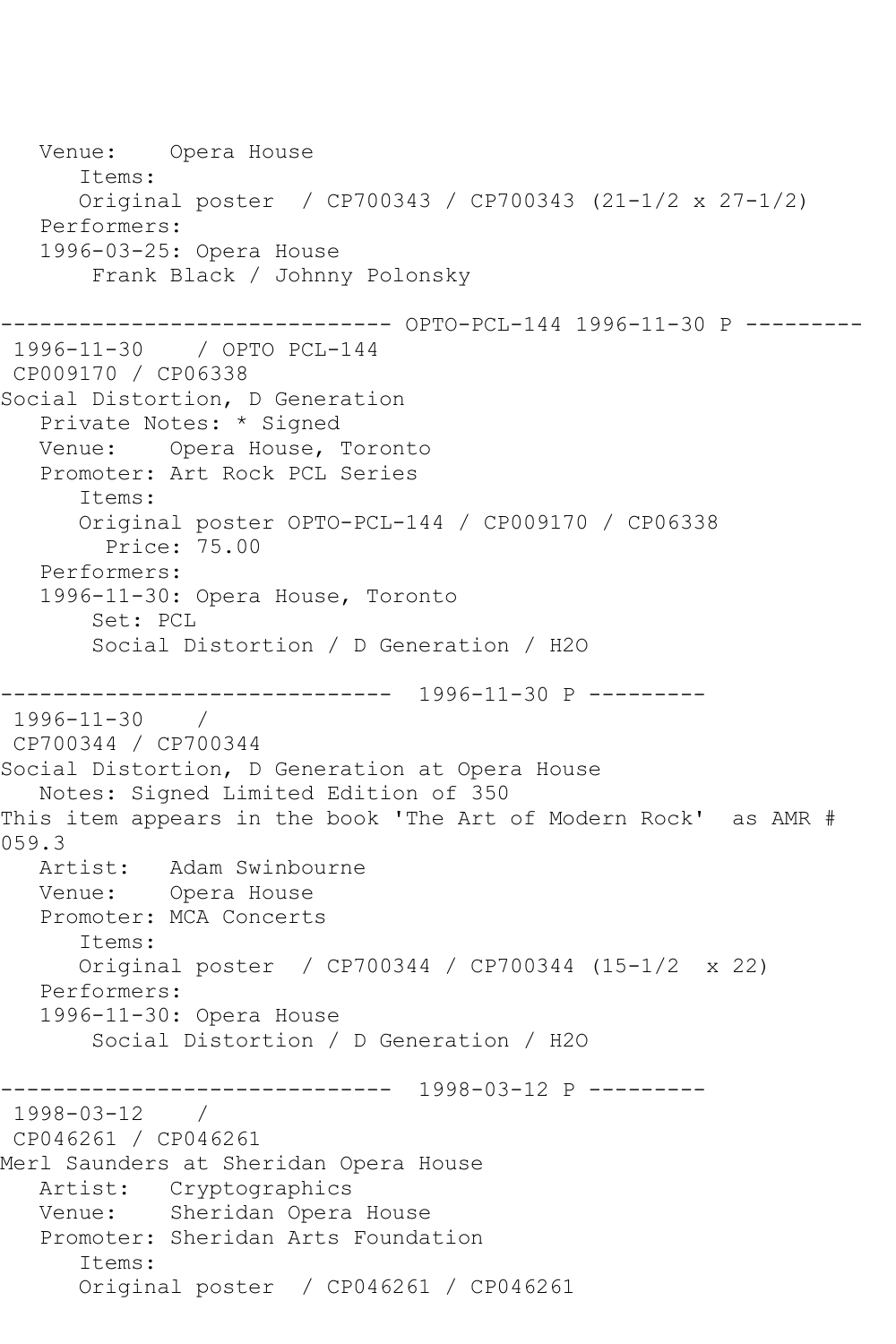Performers: 1998-03-12: Sheridan Opera House Merl Saunders ------------------------------ BBD-BGP-208 1998-12-31 P-1 --------- 1998-12-31 / BBD BGP-208 CP006664 / CP01914 D.I. Hughley, Shuckey Bucket at Bronco Bowl, Dallas Private Notes: BGP-208 Artist: Christopher Peterson Venue: Bronco Bowl Promoter: Bill Graham Presents BGP Items: Original poster BBD-BGP-208 Edition 1 / CP006664 / CP01914 (13  $x 19 - 1/4$  Price: 52.00 Performers: 1998-12-31: Bronco Bowl DJ Hughley / Shuckey Bucket 1998-12-31: Opera House, Seattle Cedric the Entertainer / Paul Ruben ------------------------------ AOH 19zz-01-19 P-1 --------- 19zz-01-19 / AOH CP009646 / CS04391 Asleep at the Wheel at Austin Opera House - Austin, TX Venue: Austin Opera House Items: Original poster AOH Edition 1 / CP009646 / CS04391 Performers: 19zz-01-19 19zz-01-20: Austin Opera House Asleep at the Wheel ------------------------------ AOH 19zz-02-24 P-1 --------- 19zz-02-24 / AOH CP015129 / ME0276 J.J. Cale, Paul Craft at Austin Opera House - Austin, TX Venue: Austin Opera House Items: Original poster AOH Edition 1 / CP015129 / ME0276 Performers: 19zz-02-24: Austin Opera House J.J. Cale / Paul Craft ------------------------------ SOH 19zz-03-12 P-1 --------- 19zz-03-12 / SOH CP015857 / ME1001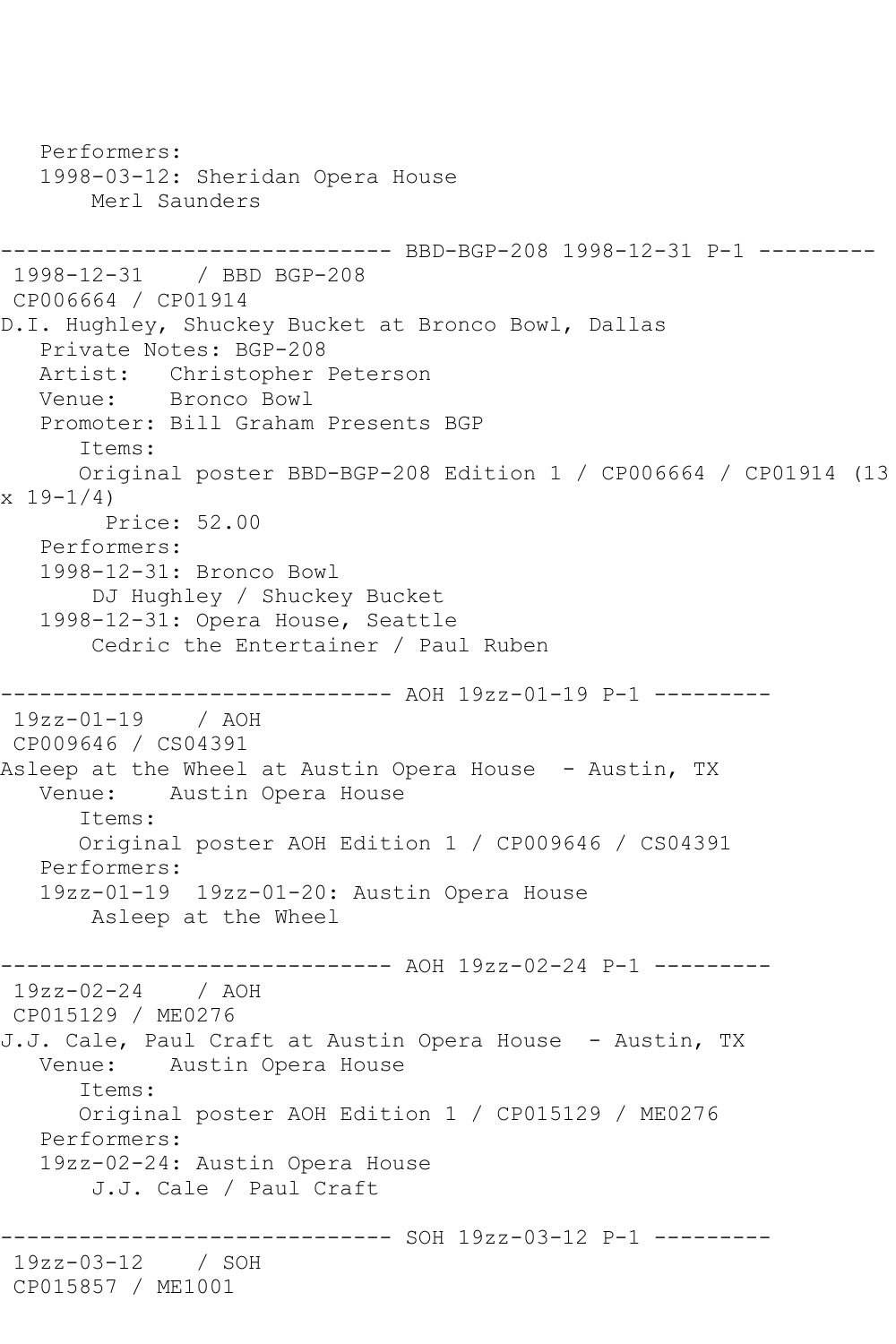Tammy Wynette, Faron Young at Seattle Opera House - Seattle, WA Venue: Seattle Opera House Promoter: Jack Roberts Items: Original poster SOH Edition 1 / CP015857 / ME1001 Performers: 19zz-03-12: Seattle Opera House Tammy Wynette / Faron Young / KAYO ------------------------------ AOH 19zz-03-12 P --------- 19zz-03-12 / AOH CP008995 / CP05767 Ray Wylie Hubbard at Austin Opera House - Austin, TX Private Notes: Texas \* Artist: Danny Garrett Venue: Austin Opera House Items: Original poster AOH / CP008995 / CP05767 Performers: 19zz-03-12: Austin Opera House Ray Wylie Hubbard ------------------------------ AOP 19zz-03-22 P-1 --------- 19zz-03-22 / AOP CP014850 / MARM805 Satanic Surfers, AFI at Opera House - Austin, TX Artist: Adam Swinbourne Venue: Opera House in Philadelphia Promoter: Core Audience Items: Original poster AOP Edition 1 / CP014850 / MARM805 Performers: 19zz-03-21: Opera House in Philadelphia Satanic Surfers / AFI / Chixdiggit / Planet Smashers / Ensign Project 19zz-03-22: Gob / 88 Fingers Louie / Bouncing Souls / Anti-Flag / Misconduct / Twinfold ------------------------------ SOH 19zz-05-06 P-1 --------- 19zz-05-06 / SOH CP015977 / ME1121 Conway Twitty at Seattle Opera House - Seattle, WA Venue: Seattle Opera House Items: Original poster SOH Edition 1 / CP015977 / ME1121 Performers: 19zz-05-06: Seattle Opera House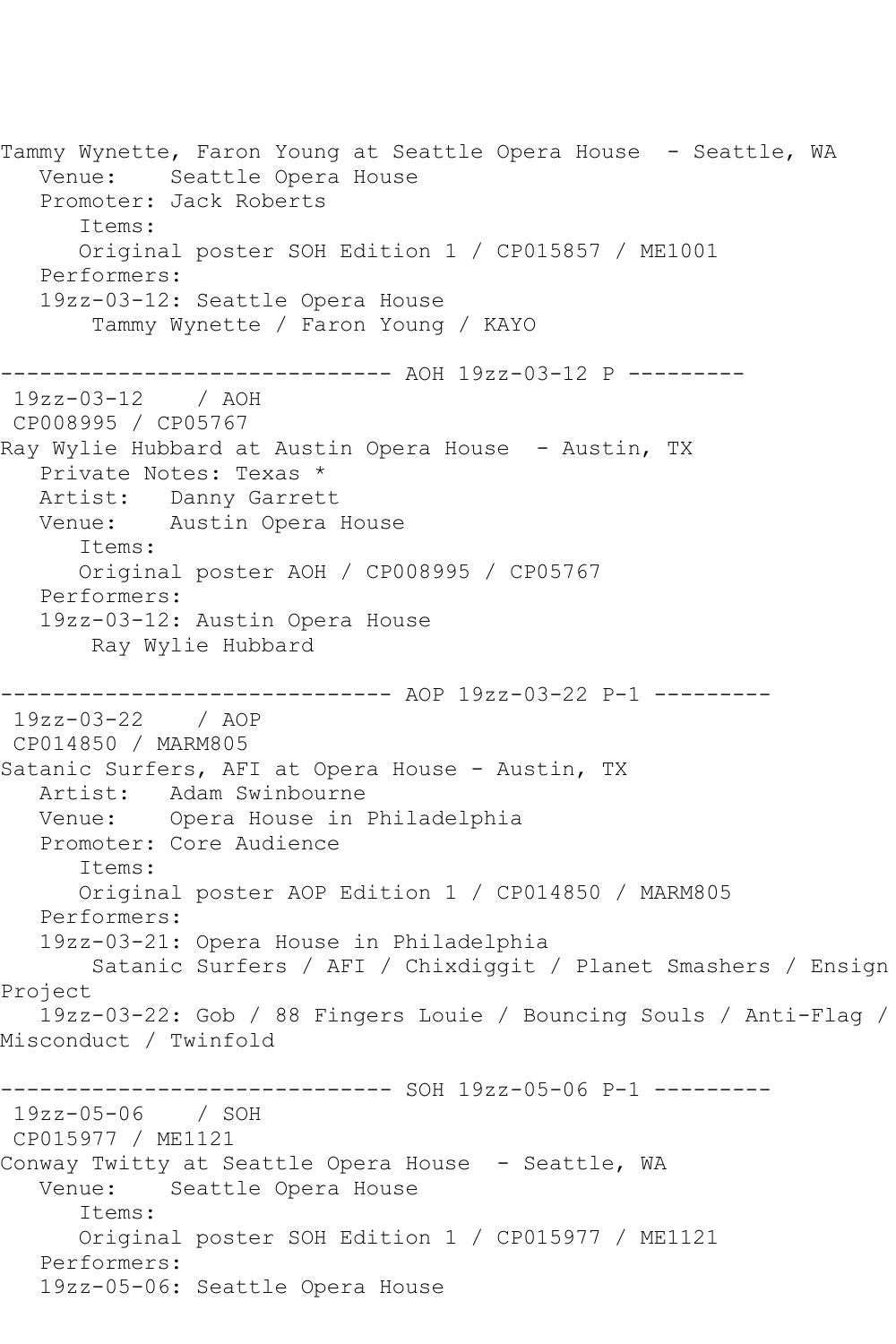Conway Twitty

------------------------------ SPOH 19zz-05-25 P-1 --------- 19zz-05-25 / SPOH CP016430 / ME1573 Jimmy Buffett, Little River Band at Spokane Opera House - Spokane, WA Venue: Spokane Opera House Promoter: KREM Items: Original poster SPOH Edition 1 / CP016430 / ME1573 Performers: 19zz-05-25: Spokane Opera House Jimmy Buffett / Little River Band ------------------------------ AOP 19zz-06-15 P-1 --------- 19zz-06-15 / AOP CP017965 / MU021 Vandals, Nerf Herder at Opera House, Philadelphia - Philadelphia, PA Artist: Mike Murphy Venue: Opera House in Philadelphia Items: Original poster AOP Edition 1 / CP017965 / MU021 Performers: 19zz-06-15: Opera House in Philadelphia Vandals / Nerf Herder / 22 Jacks / Montag / Low Ball ------------------------------ AOP 19zz-06-19 P-1 --------- 19zz-06-19 / AOP CP013941 / MAH066 Ten Foot Pole, Bigwig at Opera House - Austin, TX Artist: Adam Swinbourne Venue: Opera House in Philadelphia Items: Original poster AOP Edition 1 / CP013941 / MAH066 Performers: 19zz-06-19: Opera House in Philadelphia Ten Foot Pole / Bigwig / Reset ------------------------------ AOH 19zz-06-28 P-1 --------- 19zz-06-28 / AOH CP009429 / CS04174 Willie Nelson, Amazing Rhythm Aces at Austin Opera House - Austin, TX Event: some of the guests in 1977-1978 Venue: Austin Opera House Items: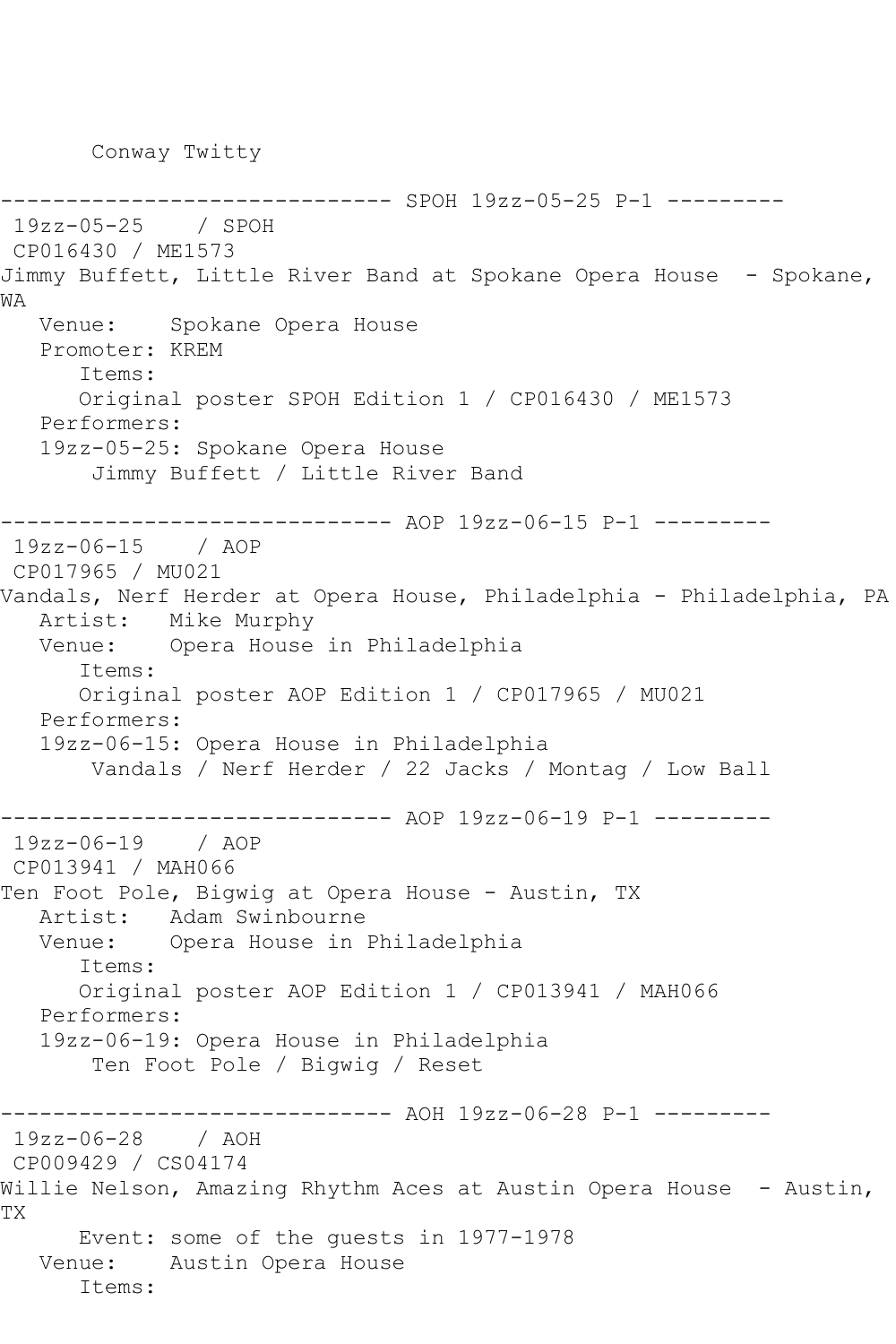```
 Original poster AOH Edition 1 / CP009429 / CS04174
    Performers:
    19zz-06-28: Austin Opera House
        Willie Nelson / Amazing Rhythm Aces / J.J. Cale / Gene Clark 
/ Guy Clark / Joe Cocker / Ian Dury / Kinky Friedman / Steve 
Fromholz / Crystal Gayle / Stomu Yamashita Go / Steve Goodman / 
Emmylou Harris / Waylon Jennings / George Jones / Doug Kershaw / 
Dave Loggins / Lost Gonzo Band / Taj Mahal / Roger Mcguinn / Neville 
Brothers / Robert Palmer / Pure Prarie League / Bonnie Raitt / Lou 
Reed / Pat Travers / Tom Waits / Jerry Jeff Walker / Muddy Waters / 
Rusty Day / Warren Zevon
          ------------------------------ SPOH 19zz-07-11 P-1 ---------
19zz-07-11 / SPOH 
CP015950 / ME1094
Leo Sayer, Melissa Manchester at Spokane Opera House - Spokane, WA
   Venue: Spokane Opera House
    Promoter: Double Tee
       Items:
       Original poster SPOH / CP020903 / XM19770711
       Original poster SPOH Edition 1 / CP015950 / ME1094
   Performers:
    19zz-07-11: Spokane Opera House
        Leo Sayer / Melissa Manchester
                ------------------------------ AOH 19zz-07-12 P-1 ---------
19zz-07-12 / AOH 
CP009601 / CS04346
Patti Smith at Austin Opera House - Austin, TX
   Venue: Austin Opera House
       Items:
       Original poster AOH Edition 1 / CP009601 / CS04346
    Performers:
    19zz-07-12: Austin Opera House
        Patti Smith
------------------------------ SPOH 19zz-08-27 P-1 ---------
19zz-08-27 / SPOH 
CP015831 / ME0975
Pointer Sisters, Evie Sands at Spokane Opera House - Spokane, WA<br>Venue: Spokane Opera House
             Spokane Opera House
    Promoter: KREM
       Items:
       Original poster SPOH Edition 1 / CP015831 / ME0975
   Performers:
    19zz-08-27: Spokane Opera House
        Pointer Sisters / Evie Sands
```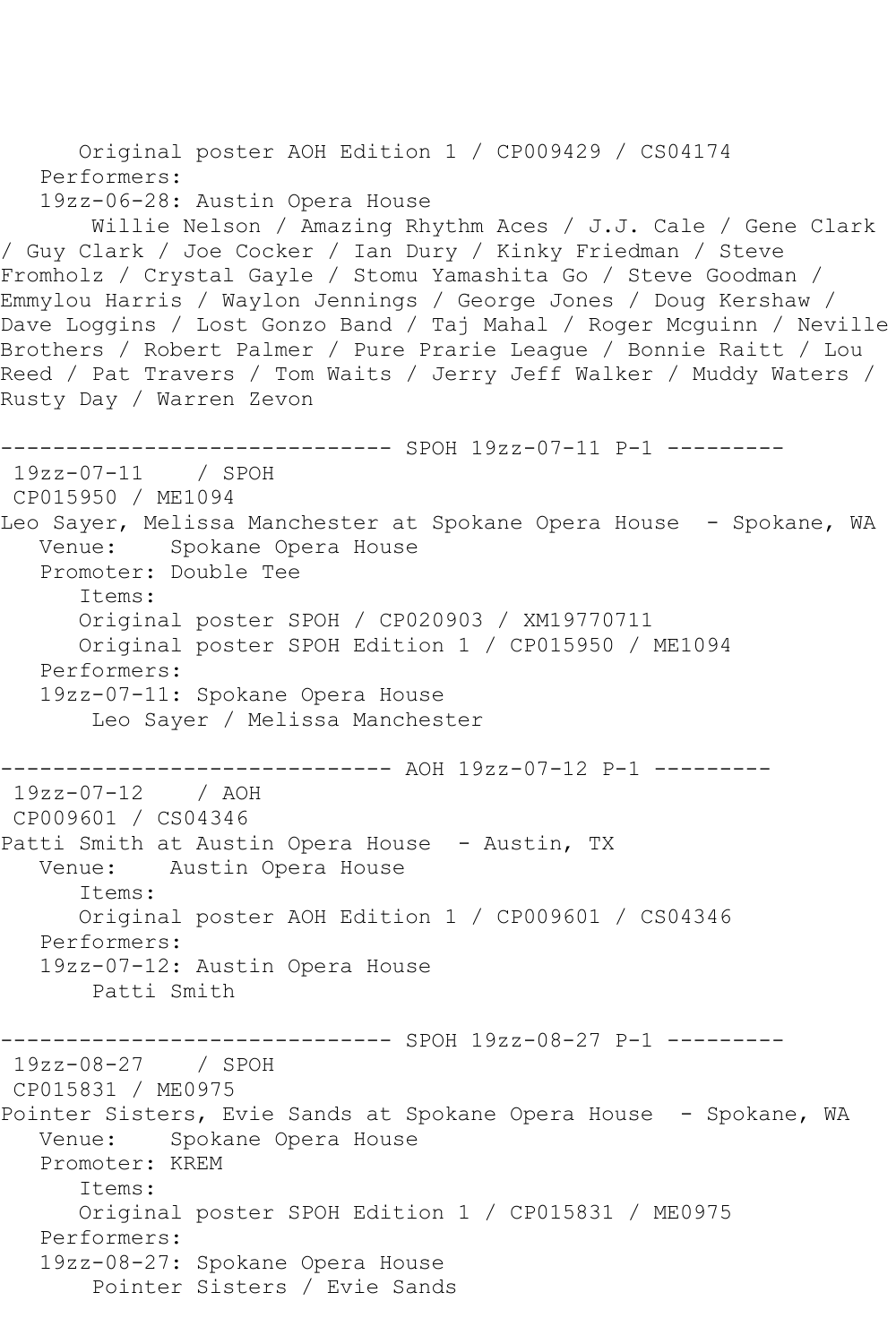------------------------------ AOP 19zz-09-24 P-1 --------- 19zz-09-24 s / AOP CP013935 / MAH061 Misfits, Guy Smiley at Opera House - Austin, TX Artist: Adam Swinbourne Venue: Opera House in Philadelphia Promoter: Core Audience Items: Original poster AOP Edition 1 / CP013935 / MAH061 Performers: 19zz-09-24 s: Opera House in Philadelphia Misfits / Guy Smiley / Trigger Happy ------------------------------ AOP 19zz-10-16 P-1 --------- 19zz-10-16 / AOP CP013936 / MAH062 Lagwagon, Ataris at Opera House - Austin, TX<br>Artist: Adam Swinbourne Adam Swinbourne Venue: Opera House in Philadelphia Promoter: Core Audience Items: Original poster AOP Edition 1 / CP013936 / MAH062 Performers: 19zz-10-16: Opera House in Philadelphia Lagwagon / Ataris / Marilyn's Vitamins ------------------------------ AOH 19zz-10-31 P-1 ---------  $19zz-10-31$ CP009006 / CP05879 Joe Ely, Jerry Jeff Walker at Austin Opera House - Austin, TX Private Notes: Texas P-1 \* Artist: Guy Juke (De White)<br>Venue: Austin Opera House Austin Opera House Items: Original poster AOH Edition 1 / CP009006 / CP05879 Original poster AOH Edition 1 / CP009006 / CP05879 AOH / CP009005 / CP05878 Performers: 19zz-10-31: Austin Opera House Buddy Holly Recreational Area Joe Ely / Jerry Jeff Walker ------------------------------ AOP 19zz-11-19 P-1 --------- 19zz-11-19 / AOP CP013938 / MAH063 MXPX, Get Up Kids at Opera House - Austin, TX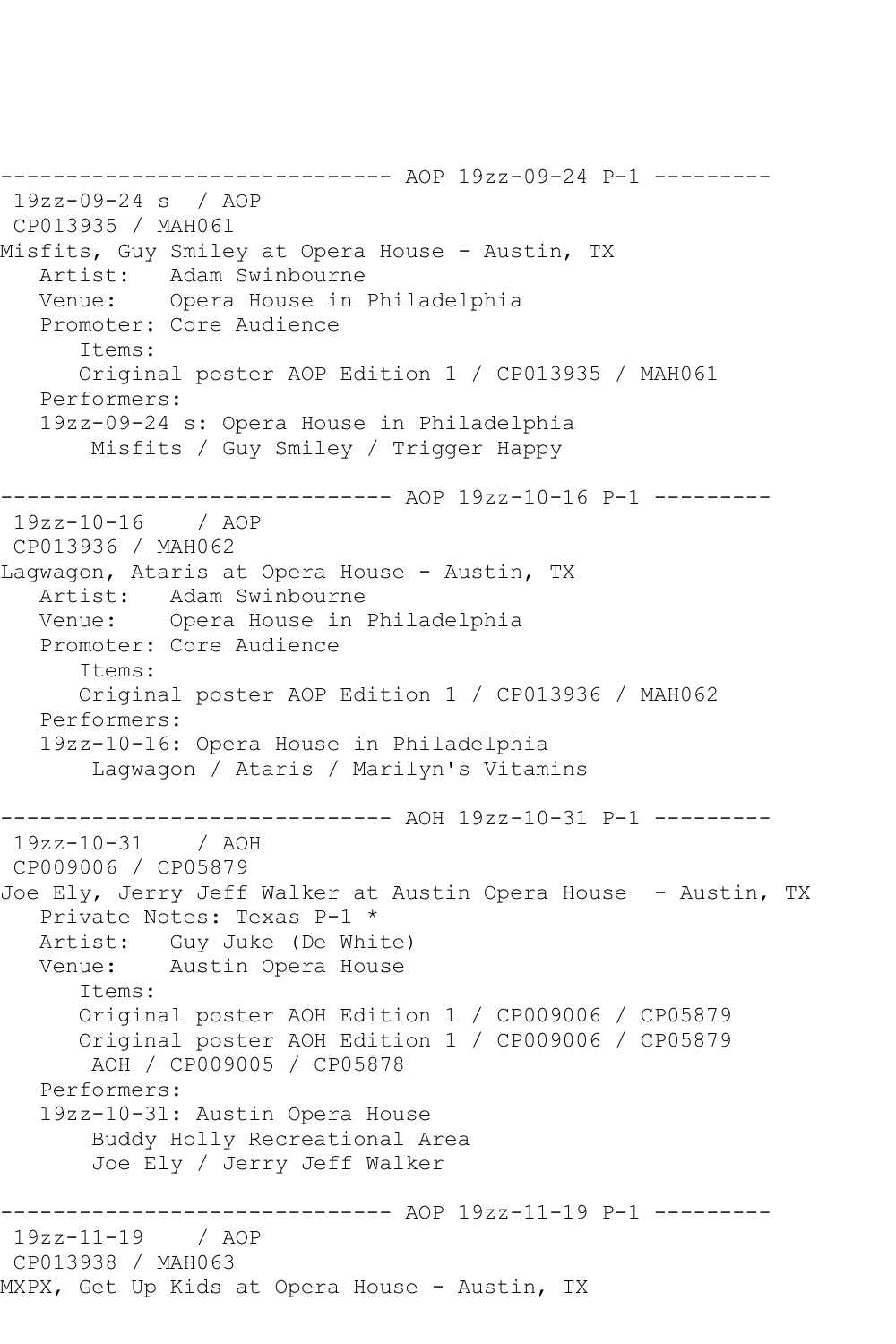Artist: Adam Swinbourne Venue: Opera House in Philadelphia Promoter: Core Audience Items: Original poster AOP Edition 1 / CP013938 / MAH063 Performers: 19zz-11-19: Opera House in Philadelphia MXPX / Get-Up Kids / Trunk ------------------------------ AOH 19zz-11-26 P-1 --------- 19zz-11-26 / AOH CP004246 / CD04656 Bonnie Raitt at Austin Opera House - Austin, TX Venue: Austin Opera House Items: Original poster AOH Edition 1 / CP004246 / CD04656 Performers: 19zz-11-26: Austin Opera House Bonnie Raitt ------------------------------ AOH 19zz-12-02 P-1 --------- 19zz-12-02 / AOH CP004268 / CD04678 Willie Nelson at Austin Opera House - Austin, TX Venue: Austin Opera House Items: Original poster AOH Edition 1 / CP004268 / CD04678 Performers: 19zz-12-02 19zz-12-34: Austin Opera House Willie Nelson ------------------------------ zzzz-01-07 P -------- zzzz-01-07 s / CP053221 / CP053221 Psychedelic Furs at Opera House Artist: Jagmo (Nels Jacobson)<br>Venue: Opera House Opera House Items: Original poster / CP053221 / CP053221 Performers: zzzz-01-07 sun: Opera House Psychedelic Furs ------------------------------ MERA zzzz-10-13 P -------- zzzz-10-13 / MERA CP030373 / NM10322 Ben Harper, Joe Arthur at Mercer Arena - Salem, OR